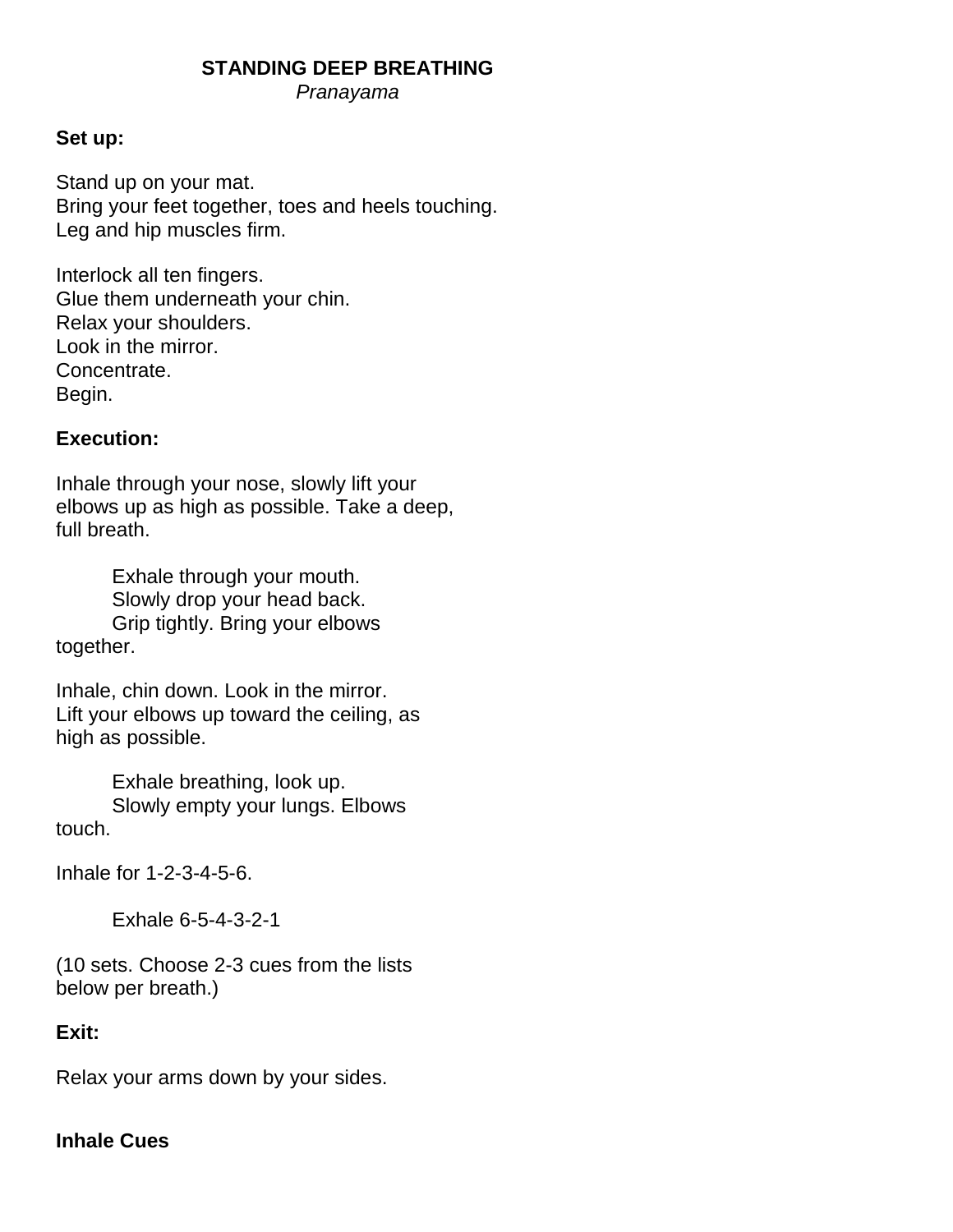Inhale, head down. Look in the mirror. Lift your elbows up toward the ceiling as high as possible. Chest up, spine straight, stomach in, full lungs. Elbows together, touching each other. Inhale, head down. 1-2-3-4-5-6, hold *it.* Slowly fill your lungs as much as is possible. Use your throat. Slight constriction at the back of your throat. Suck your stomach in. See your rib cage expand in the mirror. Hip muscles tight. Belly in. Stretch up. Towards the end, try to breathe in just a little bit more. Depression of the abdominal wall will force you to breathe into the ribcage. Stretch your ribs apart. Full lungs. Keep inhaling until you feel slightly uncomfortable. Again inhale, head down. Use your throat when you're inhaling. Throat constricted should make a nice, raspy sound. All of the way up. Full lungs. The deepest breath you've taken all day. Stretch up. Create traction in your spine.

Chin down. Press your chin against your knuckles to stretch your hands and wrists.

## **Exhale Cues**

Exhale, head back.

Relax your head all the way back.

Stretch your elbows forward, elbows touching each other, away from your chest. Bring your hands together, your forearms together, your elbows touch at the end Very slowly. Push your hands against your chin.

Keep your eyes open. Look back.

Exhale, head up.Slowly push your head back.

1-2-3-4-5-6, hold it

Spine straight. No backward bending.

Hips tight. Spine straight.

Grip tight. Cross your thumbs. Palms touch.

Relax your shoulders down. Stretch your elbows up.

Take your time. Keep exhaling right to the very end.

Elbows touching each other away from your chest.

The more you exhale the more you can inhale on the next breath.

Ten fingers interlaced. Grip tight, elbows together.

Exhale breathing, strong H sound.

Throat constricted throughout to make a raspy sound.

Leg muscles tightly contracted. Weight in the heels.

Stretch your shoulder blades forward. Elbows touch.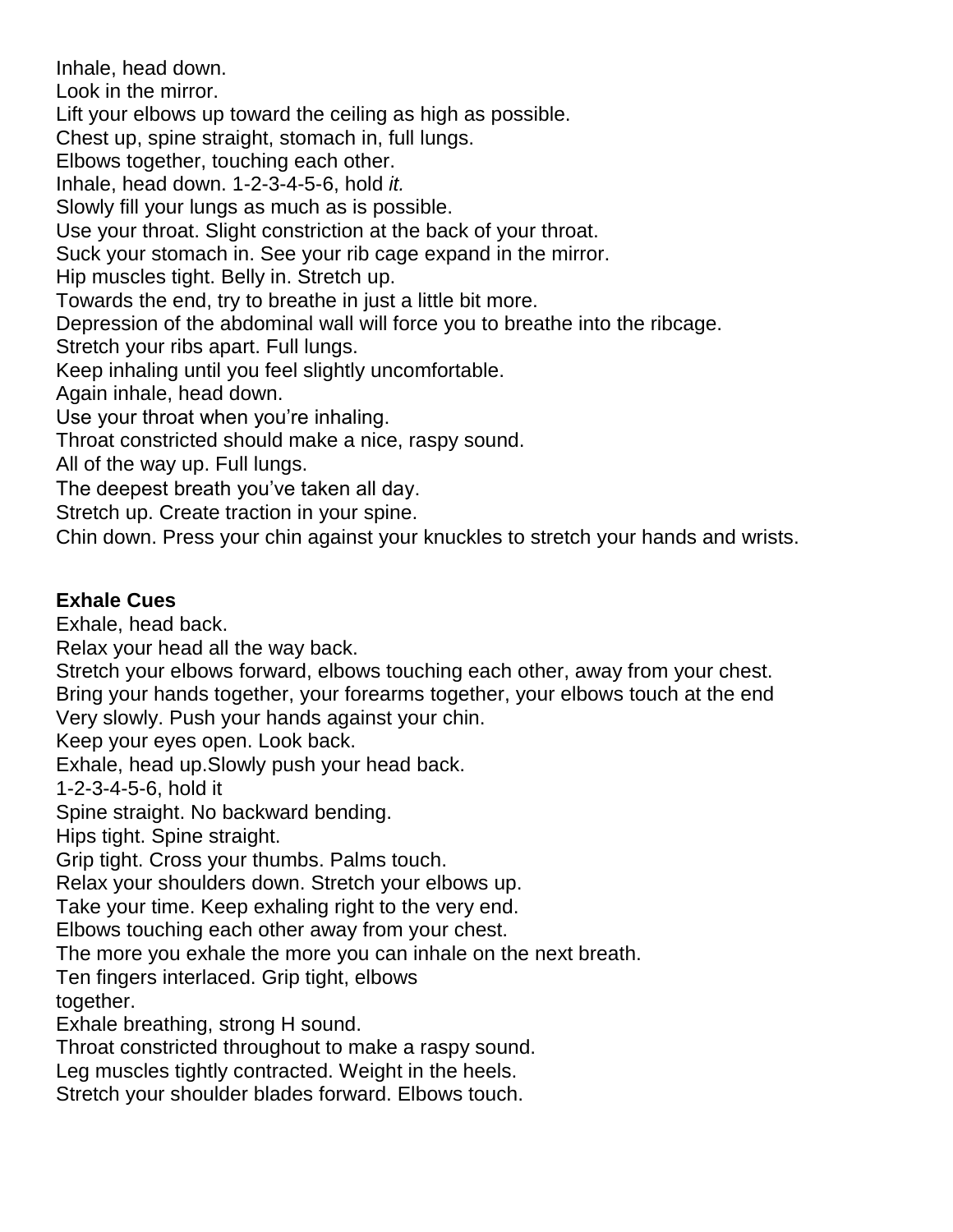# **HALF MOON POSE**

*Ardha Chandrasana*

#### **Set up:**

Feet together, toes and heels touching.

Lift your arms over your head sideways, palms together. Interlock your fingers, release your index fingers, cross your thumbs.

Grip tight.

Inhale breathing, stretch up to the ceiling, right and left several times, Stretching both sides of the body. Stretch up. Right. Left. Right. Left. As if you could touch the ceiling.

Stop in the center. Elbows locked, arms touching with your ears.

Hips tight . Arms back. Tighten your thighs. Shift your body weight onto your heels. Chin up. Focus on you in the mirror.

## **Execution**:

Inhale breathing, stretch up towards the ceiling. Stomach in.

Slowly bend your body to the right. Arms and head together. Elbows locked. Knees locked.

Push your hips to the left, to create a feeling of stretching all over the left side of your body.

Hips tight, arms back, weight on your heels. Push your left hip forward, to keep your hips parallel to the mirror. Bring your right shoulder forward, to square your chest. Push your hips to the left and bend your body down to the right.

Relax your throat. Breathe normally through your nose.

Continuously push your hips and come down. This posture creates tremendous stretching all over the left side of your body. Stretching your shoulders, rib cage, lats and deep core muscles.

Legs locked. Weight in your heels.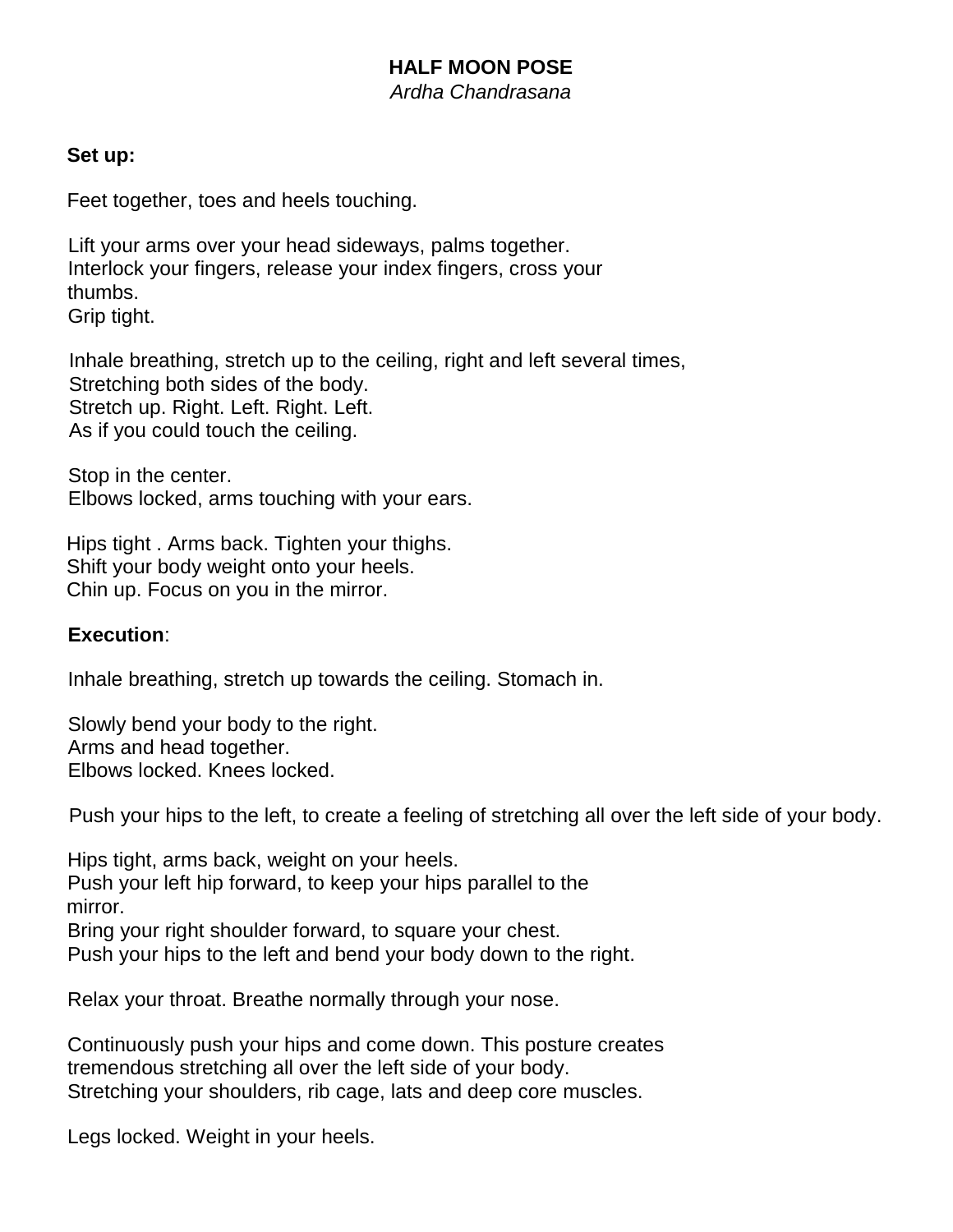Come down. Find your depth and hold it. Breathe.

### **Exit:**

Inhale breathing. Come up. Left side.

# **BACKWARD BENDING**

### **Set up:**

Backward bending. Take a deep breath, full lungs. Lift your chest up. Slowly drop your head back. Look behind you.

### **Execution:**

Palms together, grip tight. Reach your arms back toward the back wall. Bend your whole spine backward from top to bottom. Upper back, middle back, then lower back, all backward bending.

Maximum body weight on the heels.

Inhale breathing, push your stomach, legs, hips forward toward the mirror. Stretch your arms to the back wall.

Thighs tight. Knees locked. Shift your weight back into your heels.

Chest up. Arms back. Stretch back from your shoulders. Lean back. Go back. Reach back. Keep breathing.

#### **Exit:**

Inhale breathing, come up. Suck your stomach in. Hands-to-Feet pose.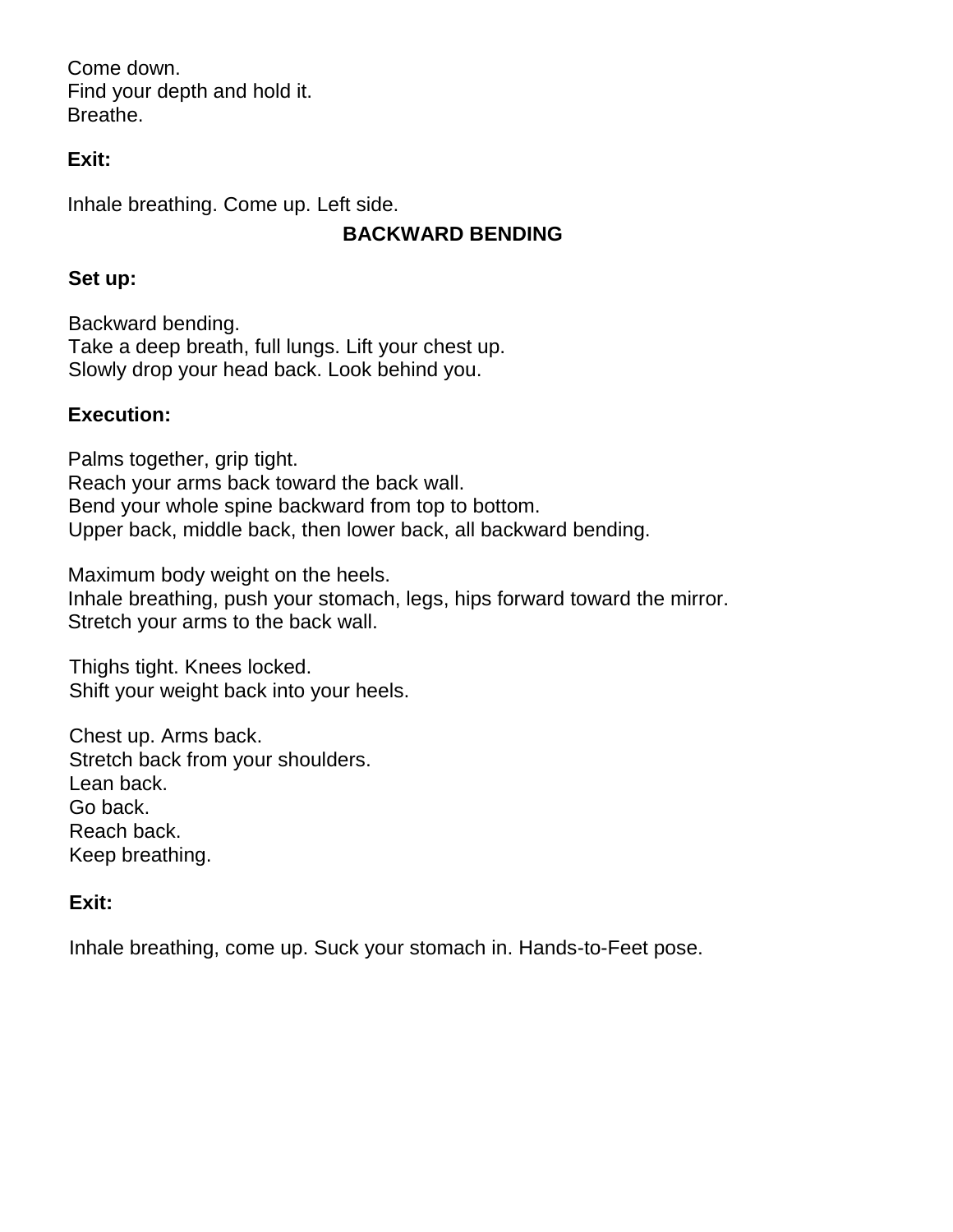### **HANDS TO FEET POSE**

*Padahastasana*

#### **Set up:**

Slowly fold forward and place your hands on the floor in front of you. Move your hips several times right and left to relax your hips and lower spine. Take your time.

Bend your knees. Grab your heels from behind, underneath the heels. Step on all 5 fingers of each hand. Pinky fingers together, side-by-side. Wrap your elbows behind your calf muscles. Grip tight.

#### **Execution:**

Pull your heels and stretch your body down toward the floor from the lower spine. Stomach on the thighs, chest on your knees, face to your shins. Glue your upper body to your thighs. No gap.

Slowly push your knees back.

Try to lock your knees, creating a stretch all over the backside of your body.

Pull your heels, lift your shoulders up toward the ceiling. Continuously stretch your spine down toward the floor. Roll your weight forward. Push your knees back. Upper body on your thighs. Stomach in. Elbows back more. Stretch your spine down more.

Exhale breathing, push your knees back and lock your knees.

#### **Exit:**

Inhale breathing, come up. Arms with your ears.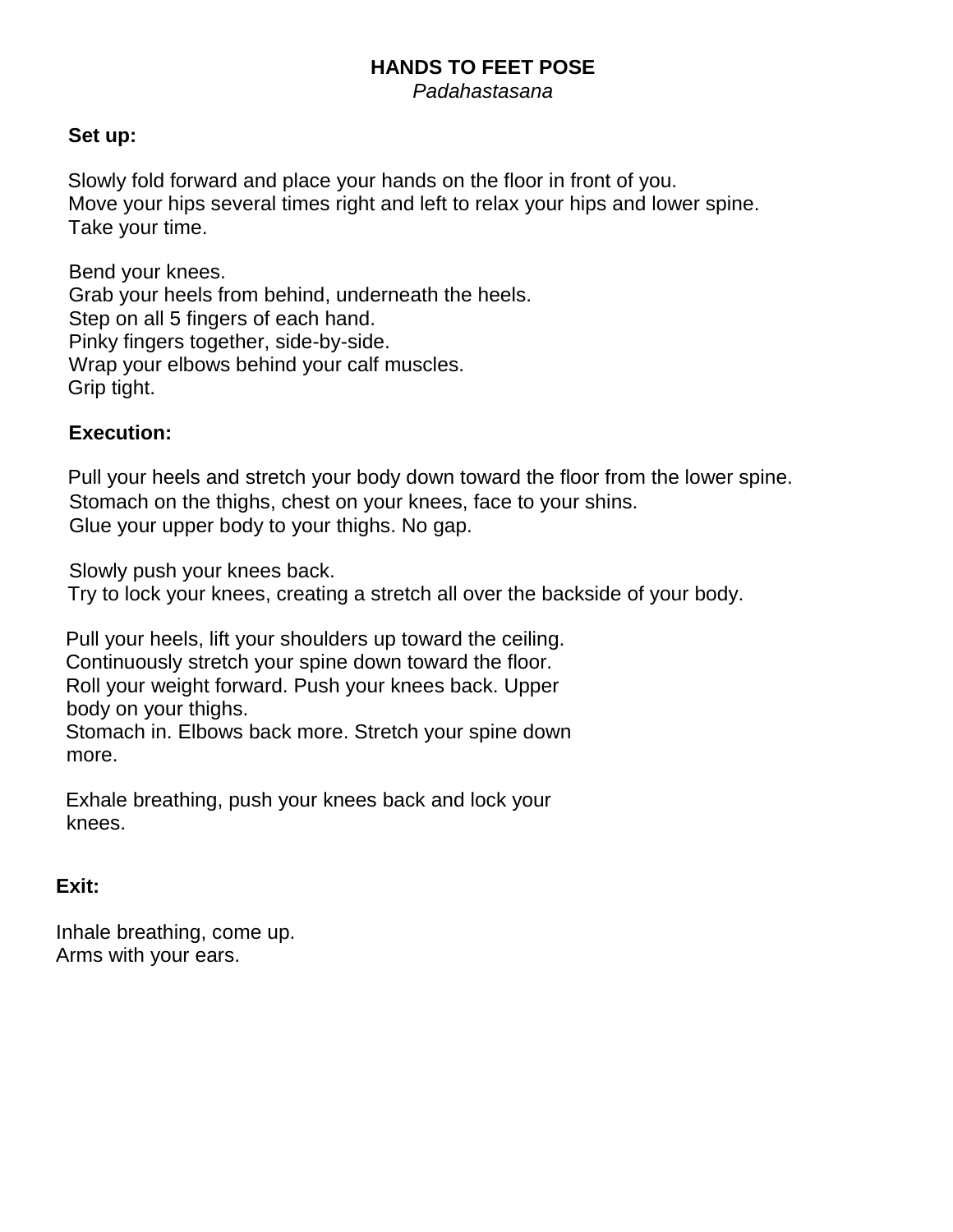# **AWKWARD POSE** *Utkatasana*

# **Part 1**

## **Set up:**

Step to the right, six inches between your feet. Feet parallel.

Arms up parallel to the floor. All five fingers together. Palms flat. Stretch your arms forward towards the mirror, elbows locked.

## **Execution:**

Exhale breathing. Suck your stomach in. Sit your hips down, like you're sitting in a chair. Maximum body weight on the heels.

Lift your chest up. Bring your upper body back. Chin parallel to the floor. Shoulders down. Stretch your fingertips toward the mirror.

Open your knees, keep 6 inches between your toes, heels, knees, and hands.

Keep the body weight on your heels.

Continuously stretch your fingertips forward. Upper body back more. Bend your whole spine backward. Sit down more. Stomach in more.

## **Exit:**

Inhale breathing and press up. Keep your arms up.

## **Part 2**

#### **Set up:**

Focus one point in the mirror. Stand up on your toes as high as possible. Thigh muscles tight. Concentrate.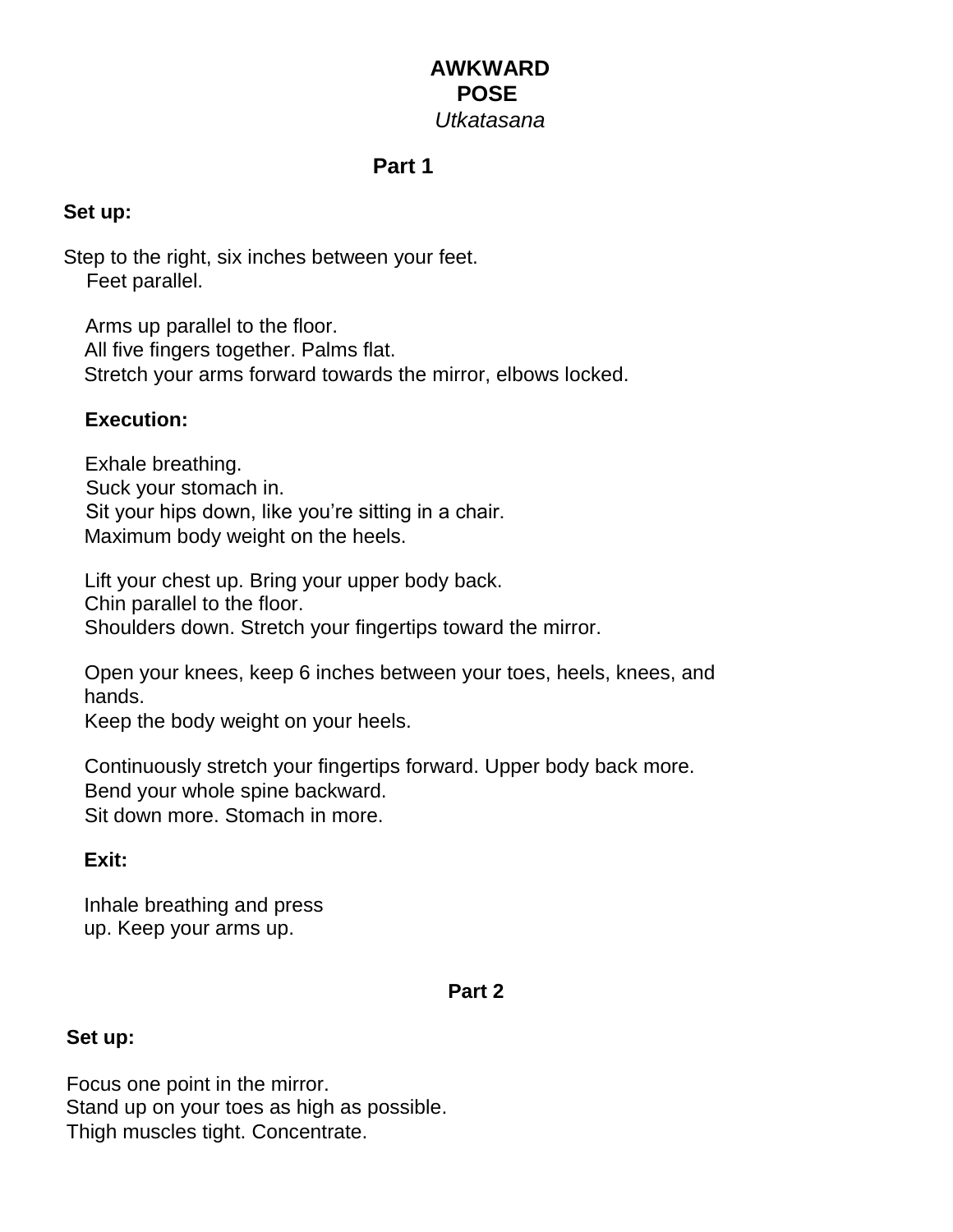Take a deep breath. Stretch your whole upper body up towards the ceiling. Suck your stomach in.

## **Execution:**

Sit down, on the top of the toes, spine straight. Keep your upper body back. Hips, head, shoulders in one line.

Sit down as if you are sitting in a chair. Heels up. Spine straight. Stomach in.

Hips stay higher than your knees. Hold it.

### **Exit:**

Inhale breathing and press up. Keep your arms there.

## **Part 3**

#### **Set up:**

Shift the weight to your toes, heels off the floor. Bring your knees together. Exhale breathing, suck your stomach in to keep your spine straight.

#### **Execution:**

Sit down, very slowly. Spine straight. Sit all the way down until your hips hover just above your heels.

Continuously, stretch your spine towards the ceiling. Stomach in. Keep your knees together, forward, and down. Thighs parallel to the floor.

#### **Exit**:

Take a deep breath, slowly come up. Stomach in. Spine straight. Arms down. Step your right foot back.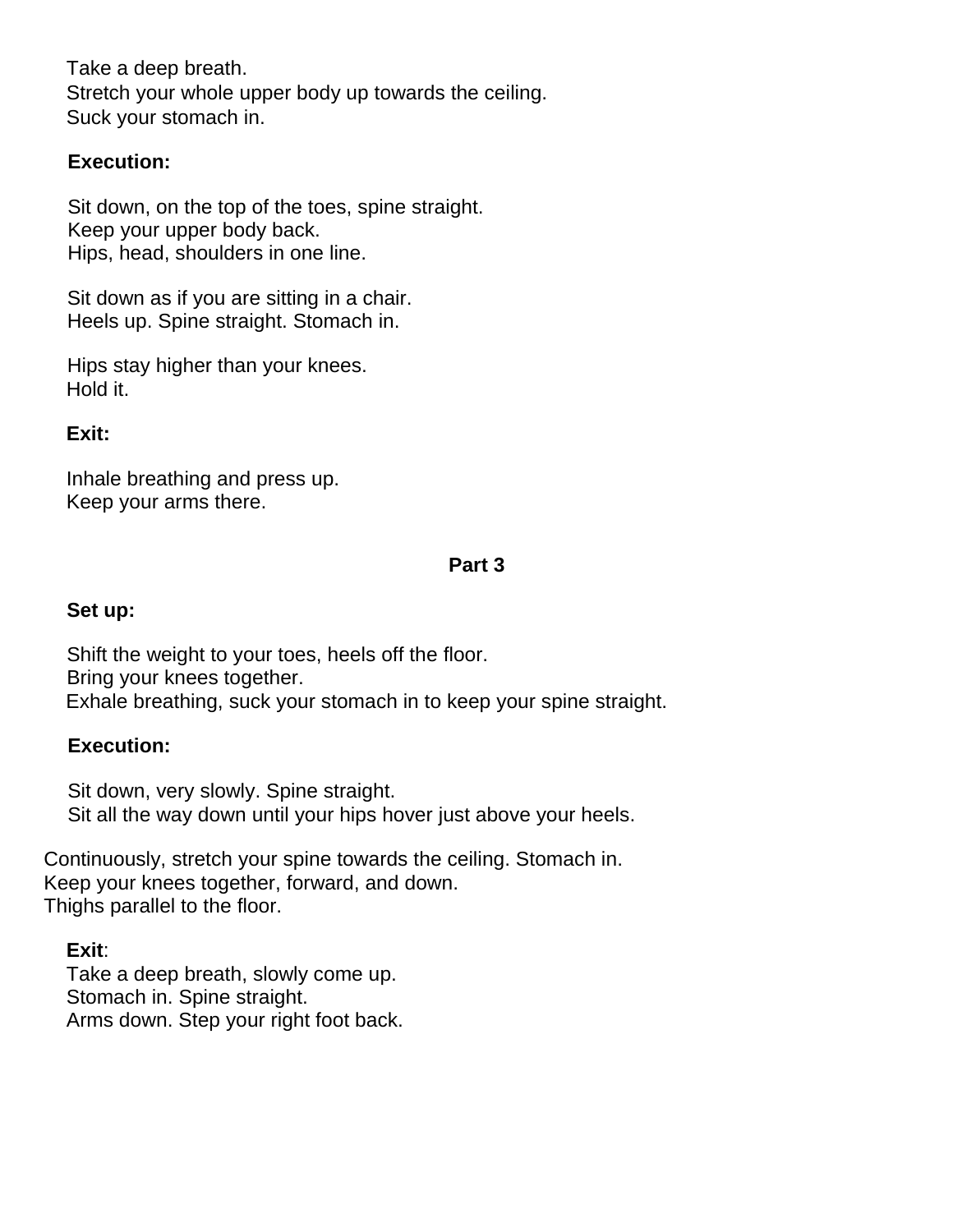# **EAGLE POSE**

### **Set up:**

Arms up over your head. Bring your right arm under your left arm. Cross at your elbows and then your wrists. Palms together. Hands in the center. Thumbs toward your face. Pull your elbows down to stretch your shoulders.

Sit your hips down. Bring your upper body back. Stay down low.

Lift your right leg up and over your left leg. Cross your legs and hook your right foot underneath your left calf.

#### **Execution:**

Sit down more and twist your legs tight. Bring your upper body back. Bring your knees to the right, upper body to the left, to get everything in one line.

Continuously, suck your stomach in. Sit down more. Pull your elbows down. Upper body back.

#### **Exit:**

Change. Arms up over your head. Left side.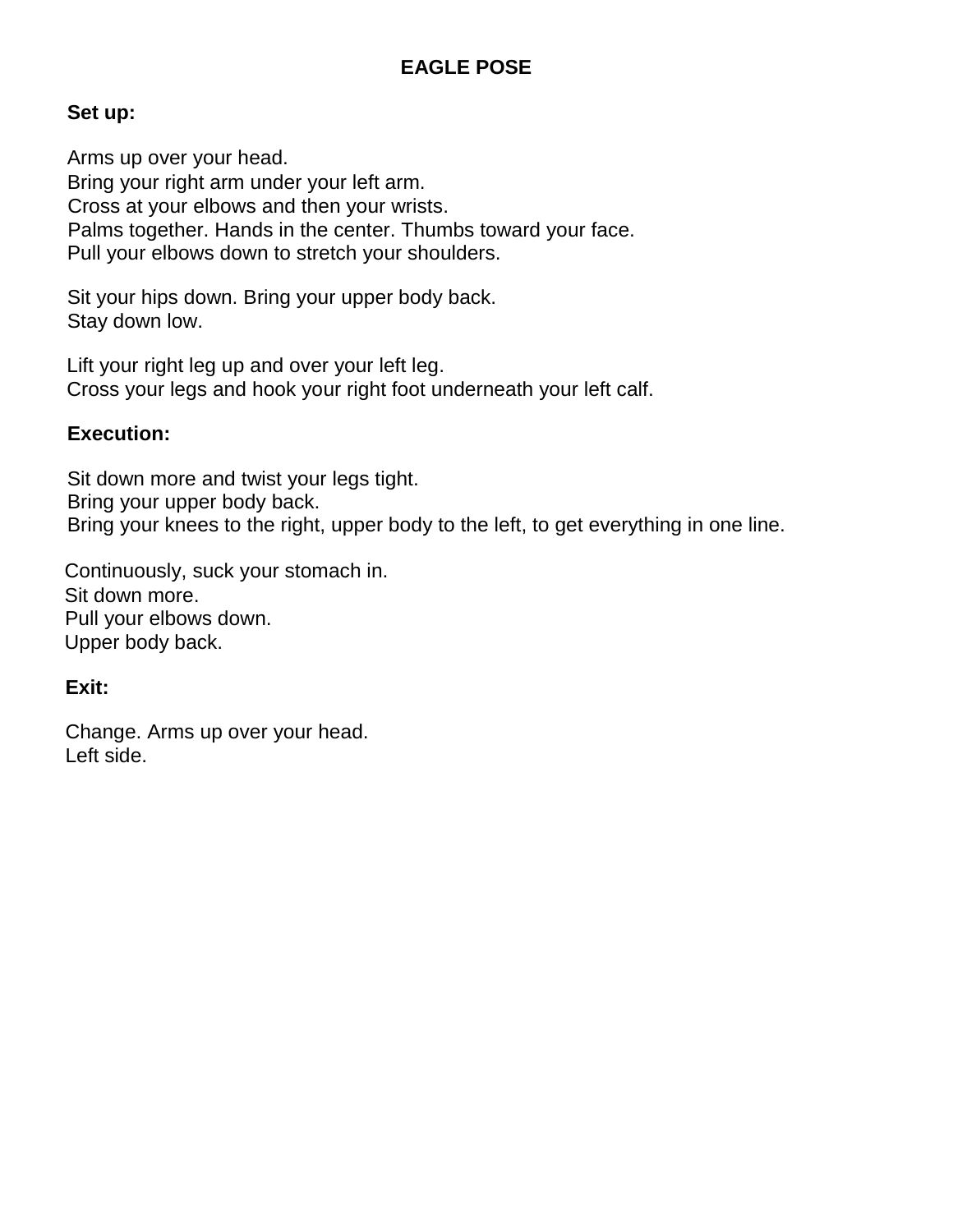## **STANDING HEAD to KNEE POSE**

*Dandayamana Janushirasana*

#### **Set up:**

Shift your weight to your left leg. Lock the knee. Right leg up. Round forward and interlace all 10 fingers just below your toes. Keep a tight grip.

Focus in the mirror. Concentrate on one point.

Left thigh tight. Knee locked. Suck your stomach in. Body weight even all over your foot.

#### **Execution:**

Take a deep breath. Slowly lift your right leg up and stretch it toward the mirror. Leg parallel to the floor. No higher. No lower. Standing leg LOCKED.

Kick your right heel forward toward the mirror. Flex your right foot back. All five toes toward your face.

Kick your heel forward. Turn your toes back. Lock your right knee. When you can balance with both knees locked, bend your elbows down toward your calf muscle.

Try to bring your elbows down below your calf muscle.

*(Second set) If your elbows come down below your calf muscle, slowly, tuck your chin to your chest and touch your forehead to your knee.*

*Balance there.*

#### **Exit:**

Slowly come up. One step at a time. (*Head up. Straighten your arms. Bend your knee. Right foot down.)*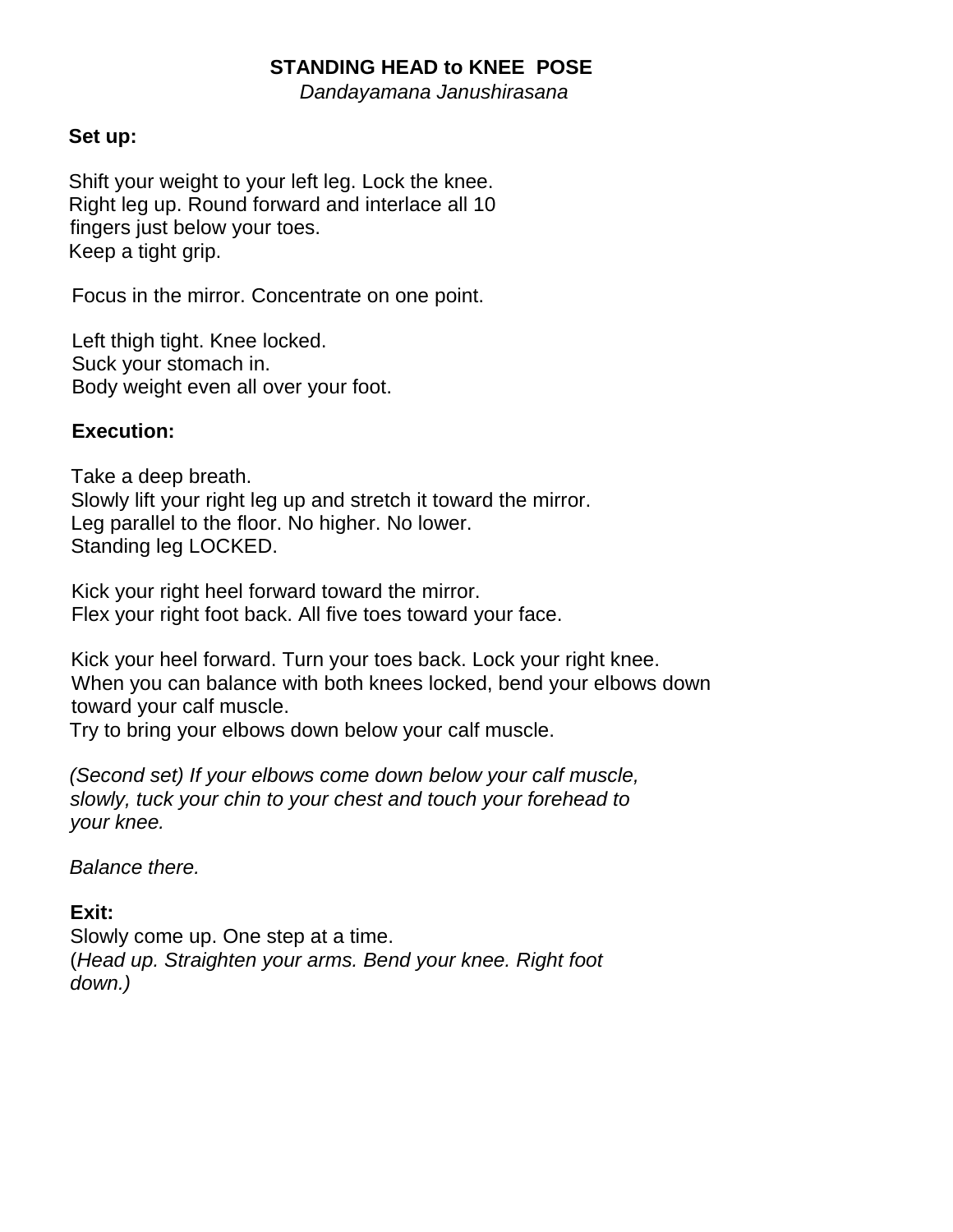## **STANDING BOW PULLING POSE**

*Dandayamana Dhanurasana*

### **Set up:**

Bend your right elbow. Palm facing up. Elbow touching your waist. Bring your right hand back and pick up your right ankle from the inside. All five fingers together.

Stretch your left arm up. Shoulder close to your chin. Bring your knees together. Chin up. Look forward. Concentrate on one point in the mirror.

#### **Execution:**

Inhale breathing, stretch up toward the ceiling. Kick your right leg back and up behind you. Slowly, bring your body down until your abdomen is parallel to the floor. Continuously, kick your right leg up as hard as possible. Stretch your left arm forward toward the mirror.

Kick your right knee directly behind you. Right toes pointing straight up over your head in the mirror. Eventually, two heels in one line from the side.

Kick back to bring your right shoulder behind you. Stretch your left arm forward toward the mirror. Bring your shoulder to your chin. Feel your shoulders stretching in opposite directions. Eventually two shoulders in one line from the front.

Stretch your left arm forward. Kick your right leg back. Bring your body down. Kick back. Kick harder. Keep kicking.

#### **Exit:**

Change. Inhale breathing. Slowly come up. Right leg down.

Left side.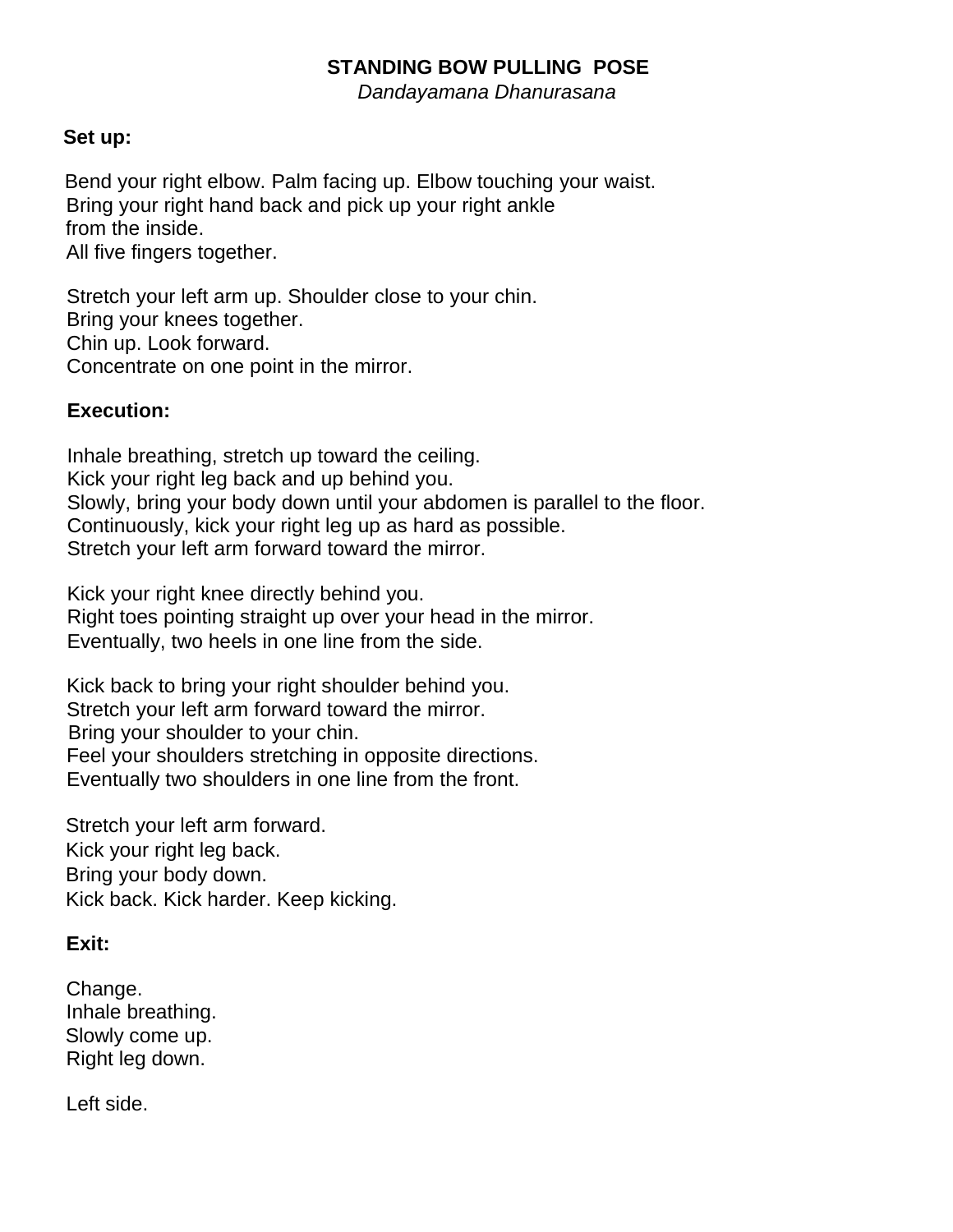## **BALANCING STICK POSE**

*Tuladandasana*

### **Set up:**

Feet together, toes and heels touching. Bring your arms over your head sideways. Palms together, interlock your fingers, release your index fingers, keep your thumbs crossed.

Stretch up to the ceiling, lock your elbows. Arms touching with your ears, no gap between your arms and head. Chin up, stretch up.

Inhale, step your right leg forward. Lock both knees.

### **Execution:**

Take a deep breath. Come down, until your whole body is parallel to the floor, arms with your ears. Bring your left leg up, point your toes. Keep your knees locked.

Stretch forward.

Continuously stretch your body forward toward the mirror. Chin forward, look at your right foot in the mirror. Stretch your whole body apart, arms forward and your leg back.

Bring your chest down and leg up. Knees locked. Point your toes. Continuously stretch forward.

#### **Exit:**

Inhale and come up with your arms and head together.

Left side.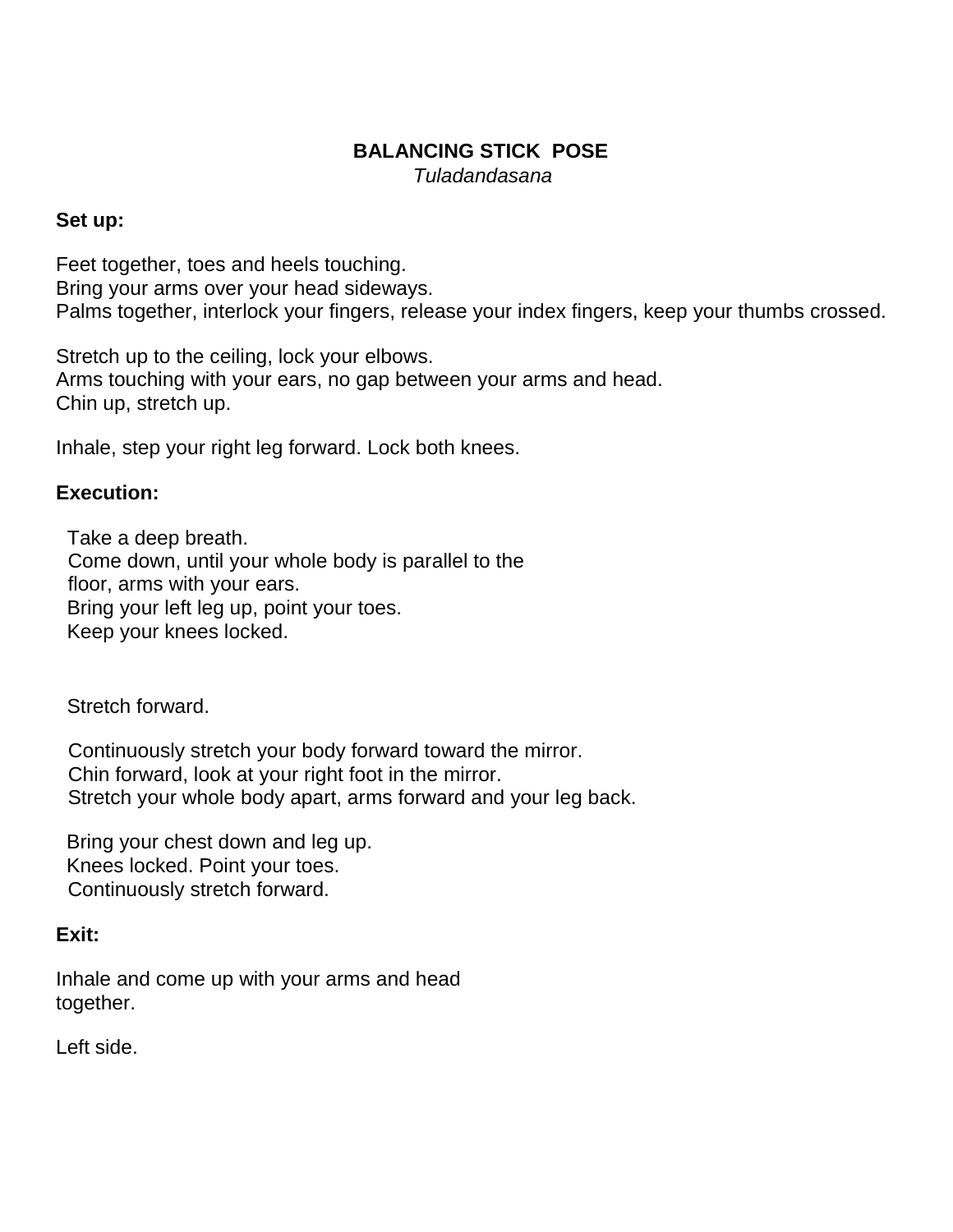## **STANDING SEPARATE LEG STRETCHING POSE**

*Dandayamana Bibhaktapada Paschimotthanasana*

**Set up:**

Feet together. Bring your arms over your head. Right leg step to the right. Take a big step. At the same time, bring your arms down parallel to the floor.

Keep your heels in one line, feet straight.

## **Execution:**

Suck your stomach in, slowly bend your upper body down. Look forward, stretch forward, keep your knees locked. Grab your heels from the outside, thumbs with the index finger.

Pull on your heels. Stretch your body down from the lower spine towards the floor.

Keep both knees locked, weight forward on the balls of the feet.

Stretch your spine down to touch your forehead to the floor.

Look forward, roll forward. Keep stretching.

Use your stomach muscles to lengthen your spine toward the floor.

Eventually the crown of the head will touch the floor between your feet.

First the posture stretches your legs, then your hips, and then your spine. To create a stretch along the whole backside of your body. Breath normally.

Pull harder. Look forward. Roll your weight forward. Touch your head to the floor.

## **Exit:**

Inhale breathing, slowly come up. Step your right leg back. Arms down by your sides.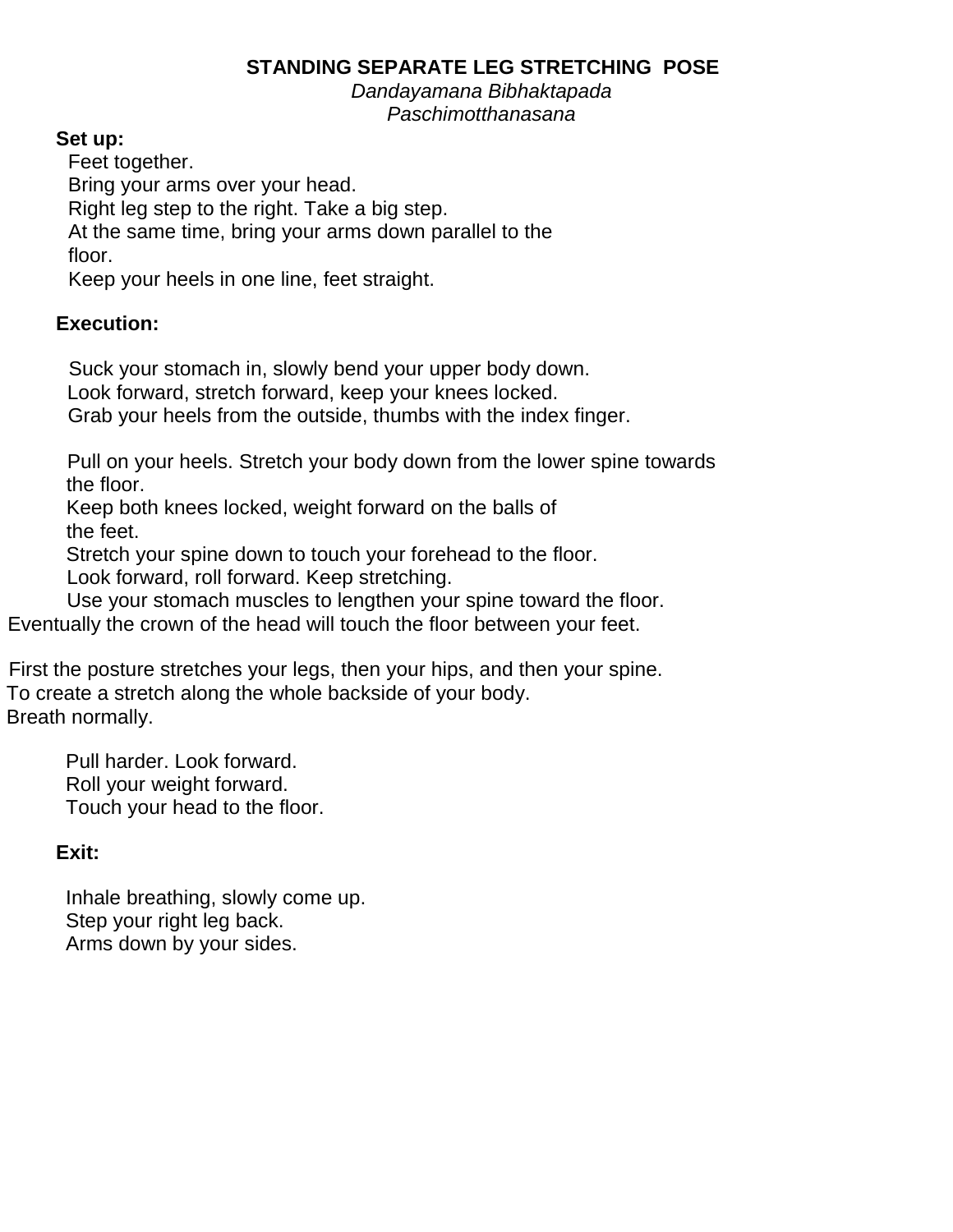## **TRIANGLE POSE**

*Trikanasana*

### **Set up:**

Bring your arms over your head sideways. Take a big step to the right. At the same time, arms down parallel to the floor.

Look forward. Hips tight. Spine straight.

Turn your right foot out parallel to the wall in front of you. Heels on the same line. Inhale breathing. Bend your right knee and sit down. Thigh parallel to the floor. Hips down. Push your left hip forward. Bring your right knee back in line with your toes. Arms back. Spine straight.

## **Execution:**

Inhale, move both arms at the same time.

Right elbow in front of your knee. Fingertips toward your toes. Stretch your left arm up. Stretch your right arm down. Feel your shoulders stretching apart.

Turn your head. Touch your chin to your left shoulder.

Look up toward the ceiling.

Push your left hip forward. Left leg locked. Left foot flat on the floor. Push your right knee back. Touch your toes.

Continuously stretch your arms apart. Left arm up. Right arm down.

> Suck your stomach in. Turn your upper body back. Twist.

## **Exit:**

Inhale breathing, come up, stop in the middle. Keep your arms there. Turn your right foot in. Left side.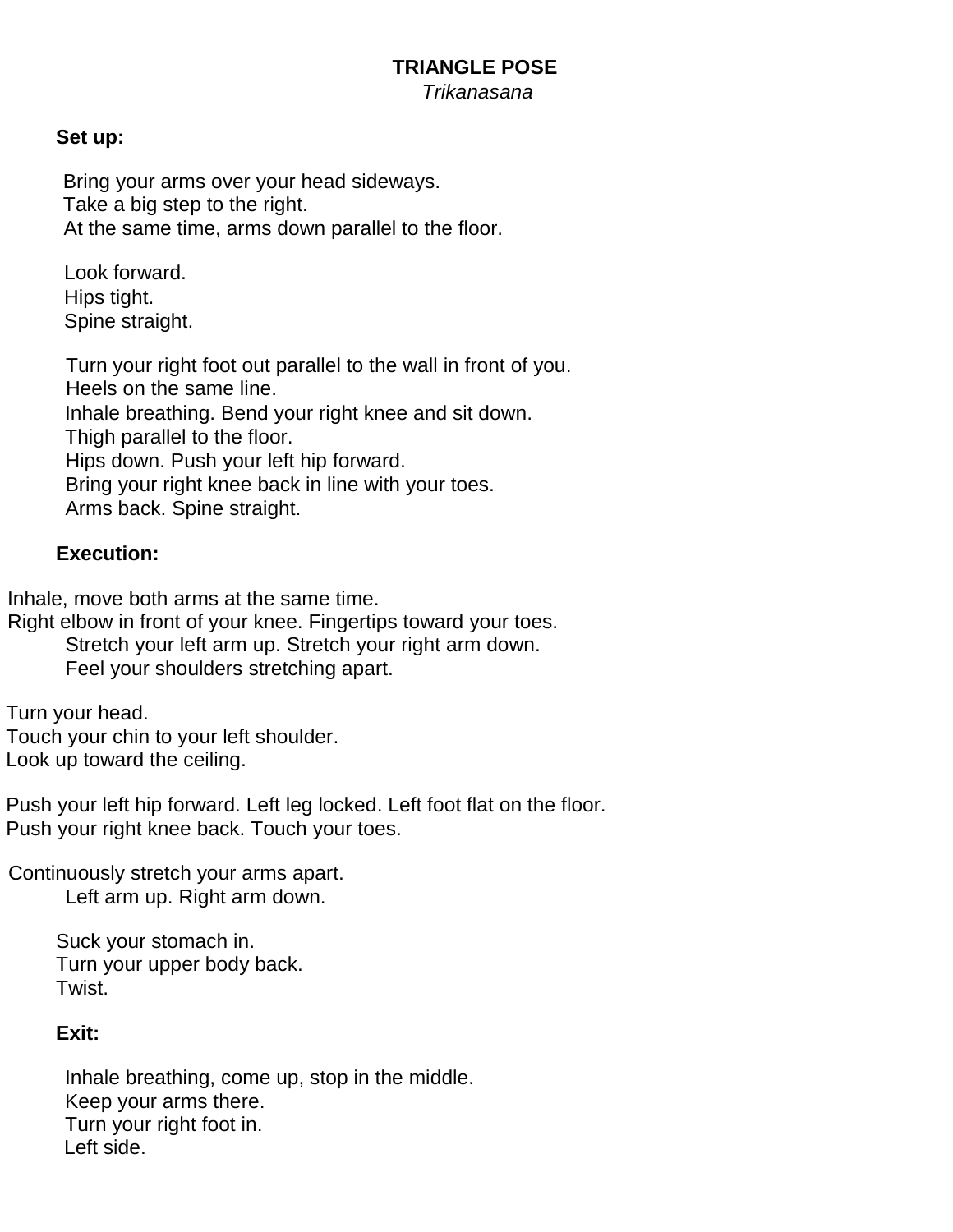## **STANDING SEPARATE LEG HEAD to KNEE POSE**

*Dandayamana Bibhaktapada Janushirasana*

### **Setup:**

Arms up over your head. Bring your palms together, thumbs crossed. Stretch your arms up, biceps touching with your ears.

Step your right leg to the right, three feet. Turn to the right. Two heels in one line, back foot 45 degrees. Bring your left hip forward. Hips parallel. Left heel down.

## **Execution:**

Exhale breathing.

Tuck your chin to your chest and curl down, arms with your ears.

Suck your stomach in. Look at your belly. Touch your forehead to your knee,

to create maximum compression to the front side of your body.

If your forehead won't touch your knee, you can bend the knee.

Fingertips to the floor. Stretch your arms forward. Elbows locked.

> Push your hands against the floor and lock your knee. Suck your stomach in. Round your spine more. Upside down, throat compressed. Breathe normally.

Shift your weight forward to bring your right hip up toward the ceiling. Eventually, two hips parallel to the floor.

Stomach in. Push your knee back, forehead touching. Lock your knee.

#### **Exit:**

Inhale breathing, slowly come up with your arms and head together.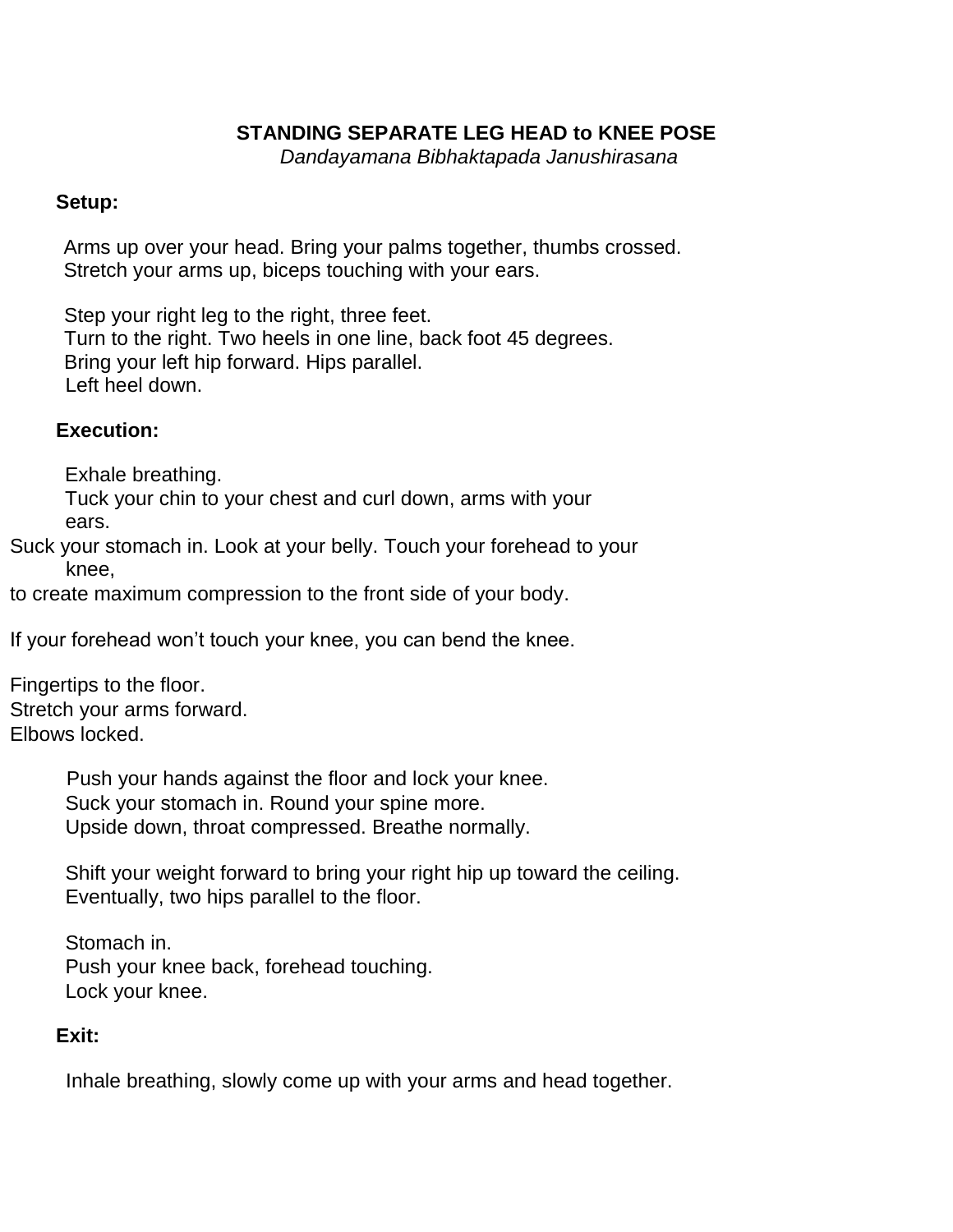### **TREE POSE** *Tadasana*

### **Set up:**

Come back to the center of your mat. Feet together, toes and heels touching. Focus in the mirror. Pick up your right foot, with your left hand, sole of your foot facing the ceiling.

#### **Execution:**

Slowly, relax your knee down. Hips forward. Hips tight. Pull your right knee back. Open up your hips.

Stretch up from your lower spine toward the ceiling. Spine straight. Stomach in. Hips in one line. Shoulders in one line, parallel.

Lift your right hand up to the center of your chest. If you can balance there without your foot slipping, bring your left hand up. Palms together.

Press your hips forward. Stomach in. Spine straight. Stretch up.

Left leg locked, thigh contracted. Focus on one point. Balance.

#### **Exit:**

Slowly, right foot down. Left side

## **TOE STAND POSE**

*Padangustasana*

## **Set up:**

Shift your gaze to the floor in front of you. Focus one point on the floor. Lift your right foot up on your left thigh, as high as possible.

Relax your right knee down toward the floor.

## **Execution:**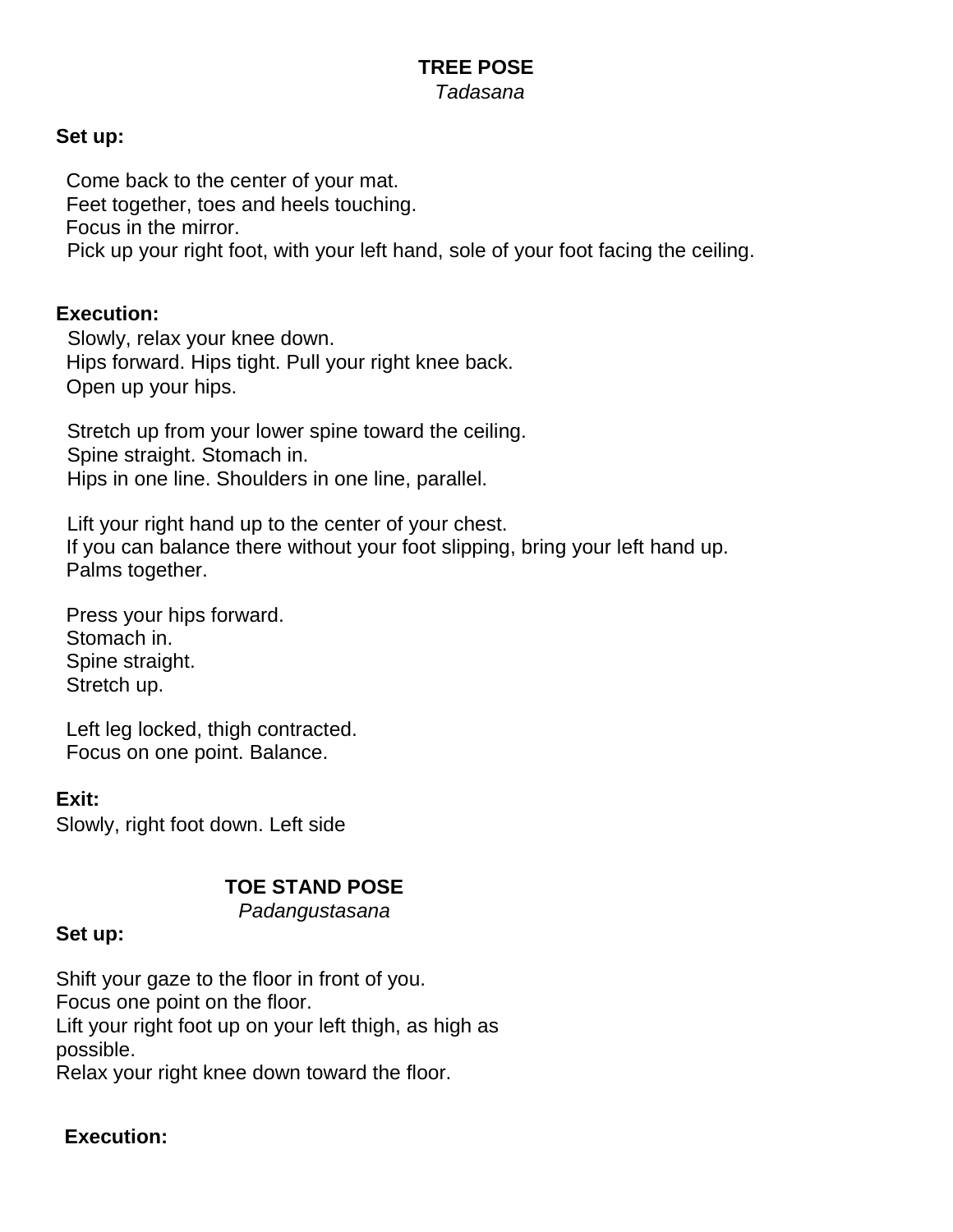Bend forward at your hips and reach towards the floor. Touch the floor. Slowly bend your left knee. Bring your hips down towards your heel.

Walk your hands back to your sides. Balance on your fingertips. Look down, focus on one point. Stretch your spine up toward the ceiling.

Push your right knee down, parallel with the left.

Left hand up, center of your chest. Stretch your spine up. Slowly, right hand up. Palms together.

Stretch your spine up toward the ceiling. Suck your stomach in. Balance there.

## **Exit:**

Place your hands on the floor and slowly come up. One step at a time.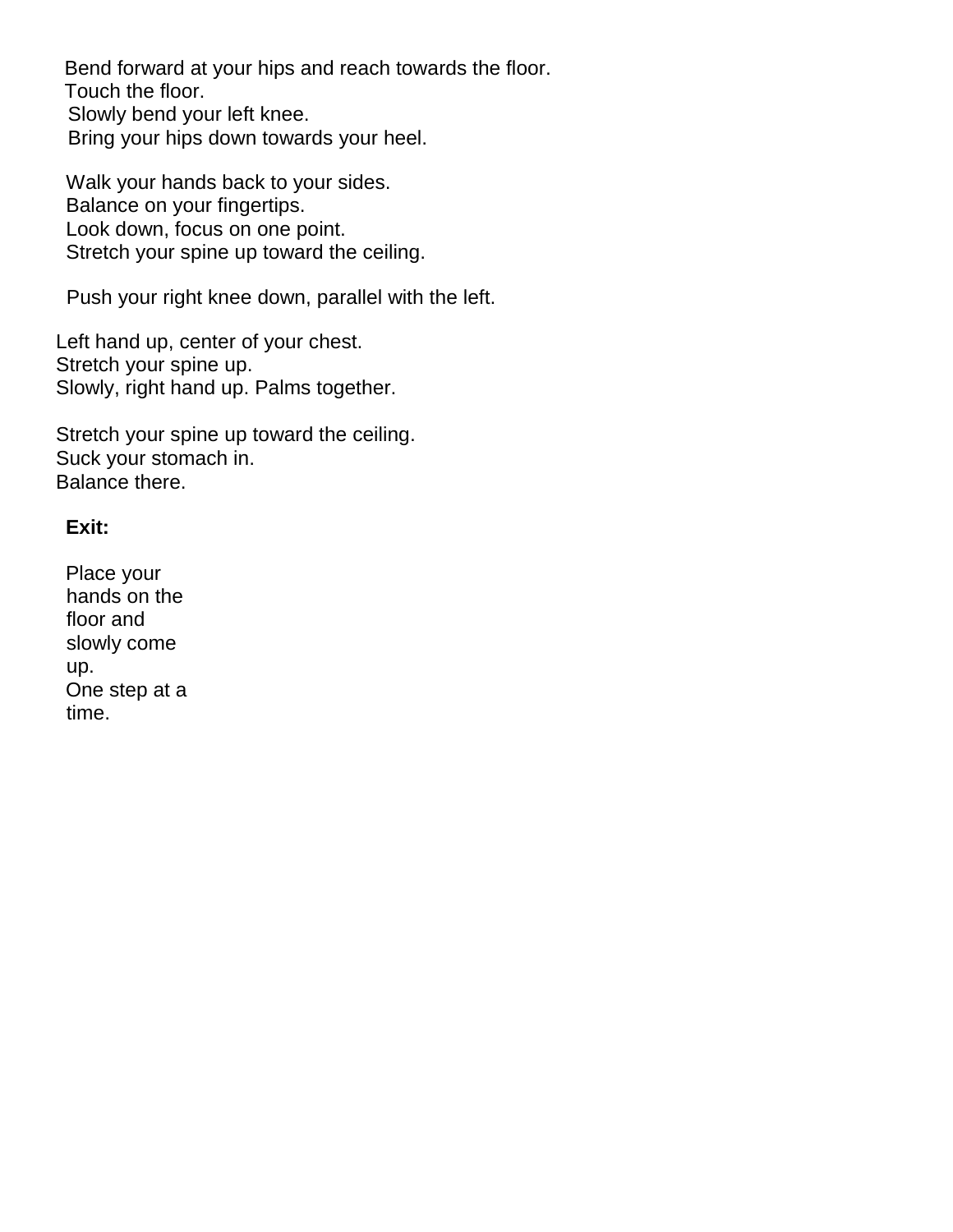#### *Savasana*

## **Set up:**

Turn around and relax on your back. Feet facing the back wall.

Arms by your side, palms up. Heels together. Toes fall apart. Eyes open. Breathe normally. Completely relax. Lie still.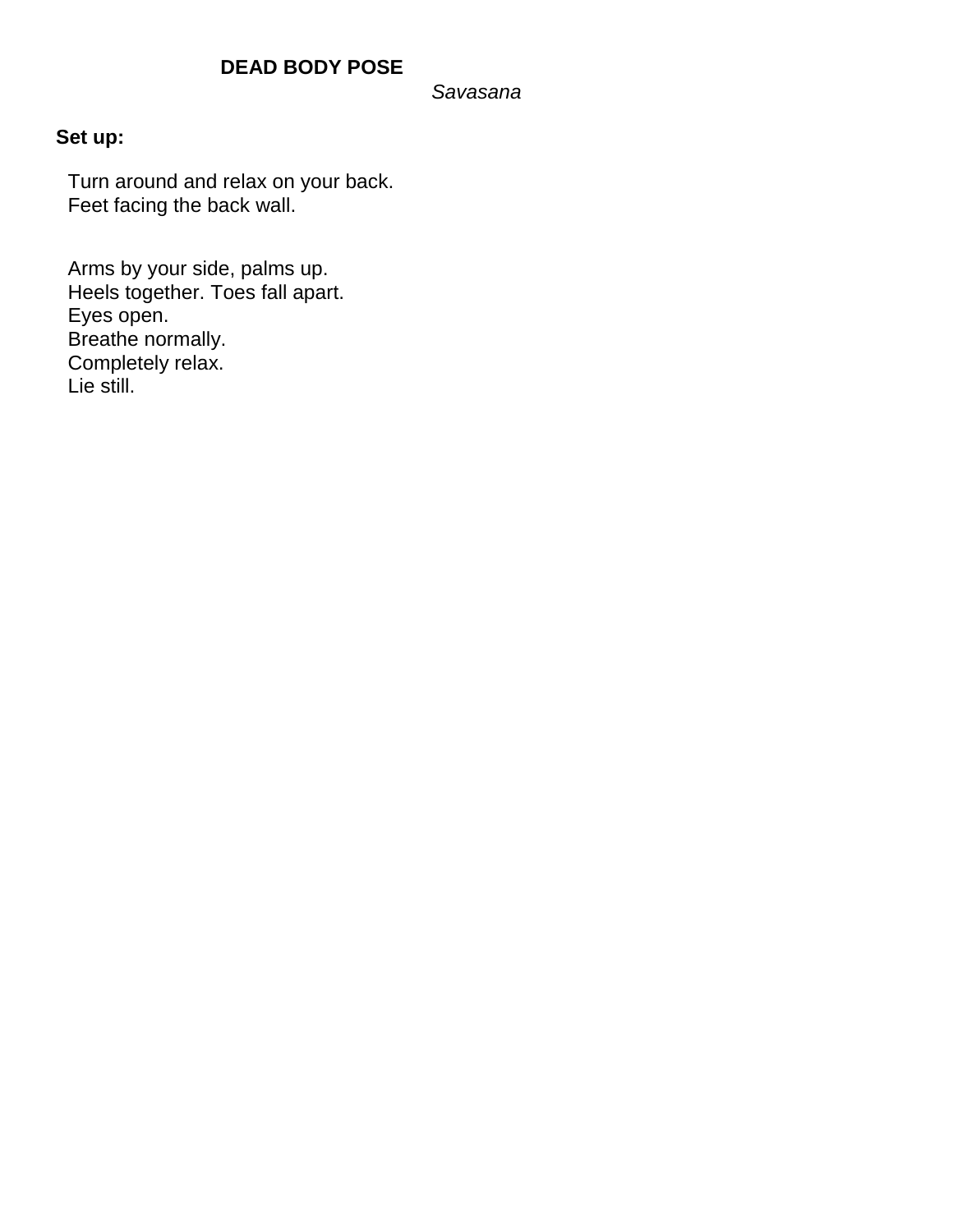## **WIND REMOVING POSE**

*Pavanamuktasana*

## **Set up:**

Lift your right knee up. Interlace all 10 fingers on your shin, just below the knee. Grip tight.

### **Execution:**

Pull your right knee down toward your shoulder, avoid the rib cage. Create compression on your hip joint and lower abdomen. Hold it.

Press your chin down, neck flat on the floor. Feel your whole spine stretching against the floor. Bring your elbows close to your body. Shoulders down.

Left leg straight, on the floor. If your left knee is bent, flex your left foot and stretch your heel to the back wall.

Pull your knee down, increasing circulation to your digestive organs. Pull down harder, and freeze.

#### **Exit:**

Change sides. Right leg down. Left leg up.

## **DOUBLE LEGS**

#### **Execution:**

Lift both legs up to your chest. Reach your arms over your legs and grab your opposite elbows. If you can't reach your elbows, grab as high on the forearms as is possible.

Bring your feet together. Relax your feet. Body compact, create compression in your abdomen.

Chin down. Neck stretching against the floor. Shoulders down. Look down. Hips down. Breathe normally.

Freeze.

## **Exit:**

Change.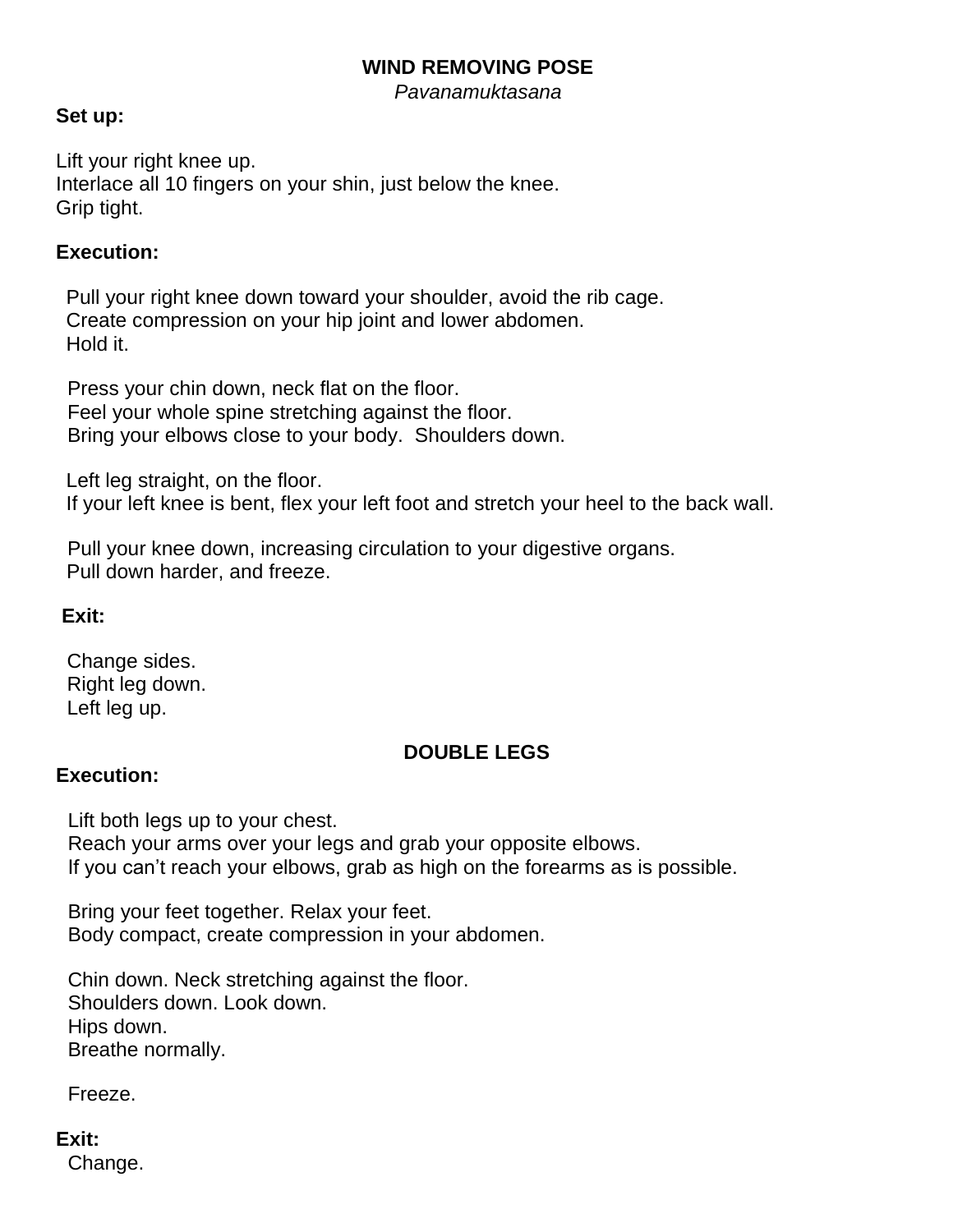Lower down. Relax.

### **SIT-UP**

## **Set up:**

Toes and heels together. Flex your feet. Keep your heels on the floor. Arms over your head, cross your thumbs. Keep your arms with your ears.

## **Execution:**

Take a deep breath and sit up. Tuck your chin to your chest. Curl up. Grab your feet and double exhale.

### **Exit:**

Turn around and lay on your stomach for the spine strengthening series.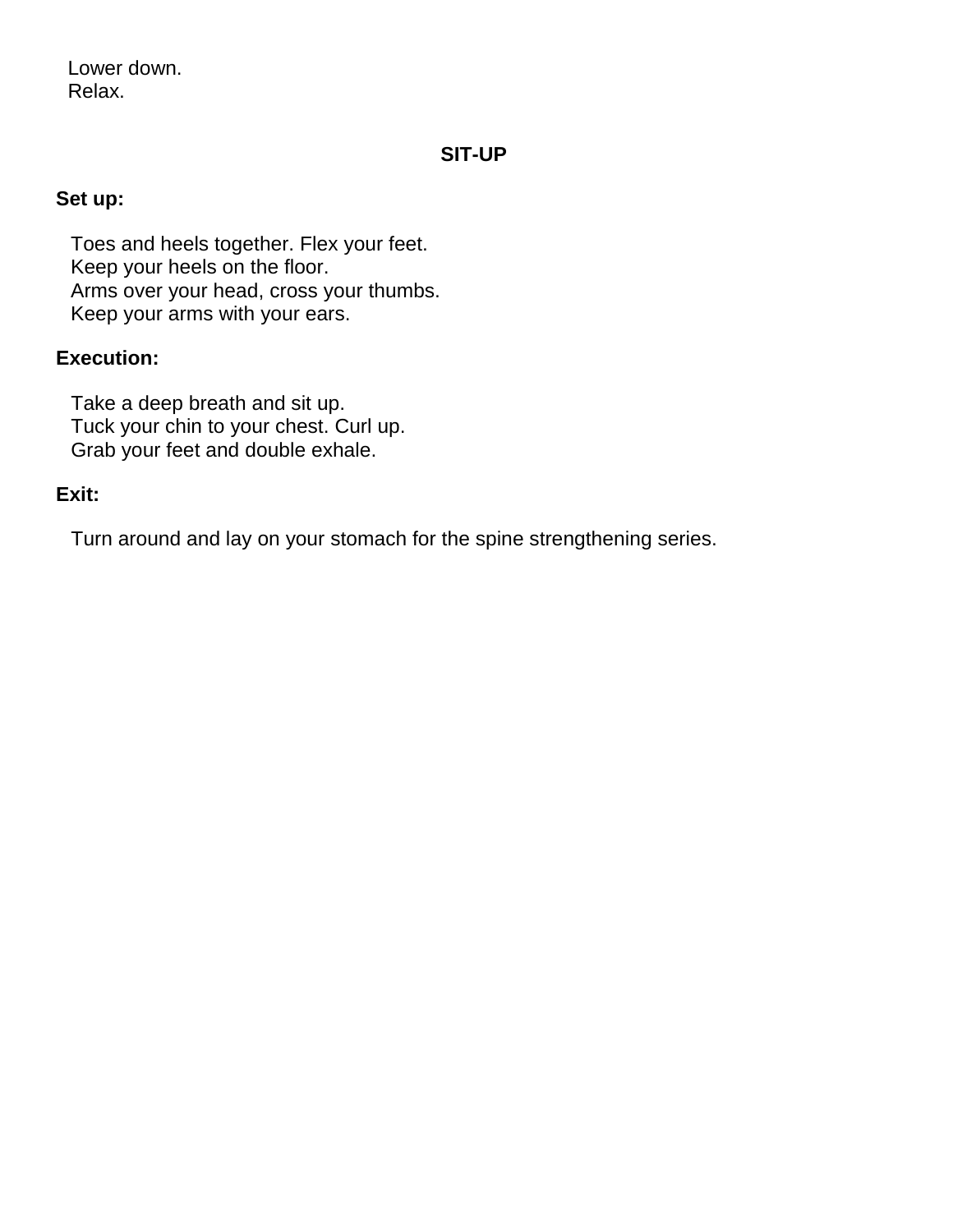### **COBRA POSE** *Bhujangasana*

### **Set up:**

Chin forward. Place your hands under your shoulders, five fingers together. Bring your hands close to your chest, invisible from the top. Palms flat, body weight even on your hands. Keep them here.

Bring your legs together, heels touching. Lock your knees. Hip and leg muscles nice and tight.

Elbows your close to your body. Shoulders down. Elbows in.

## **Execution:**

Take a deep breath and lift your upper body up. Elbows at a 90-degree angle, belly button on the floor.

Stretch your elbows down toward your hips to bring your shoulders down. Pull your elbows in. Draw your elbows down.

Legs tight. Hips tight. Squeeze your glutes. Shoulders down. Chest up. Whole spine backward bending.

Use your strength. Hips tight. Come up, higher. Freeze. Hold it.

#### **Exit:**

Slowly lower down. Turn your head to the right.Left ear on the towel. Arms down by your sides. Relax.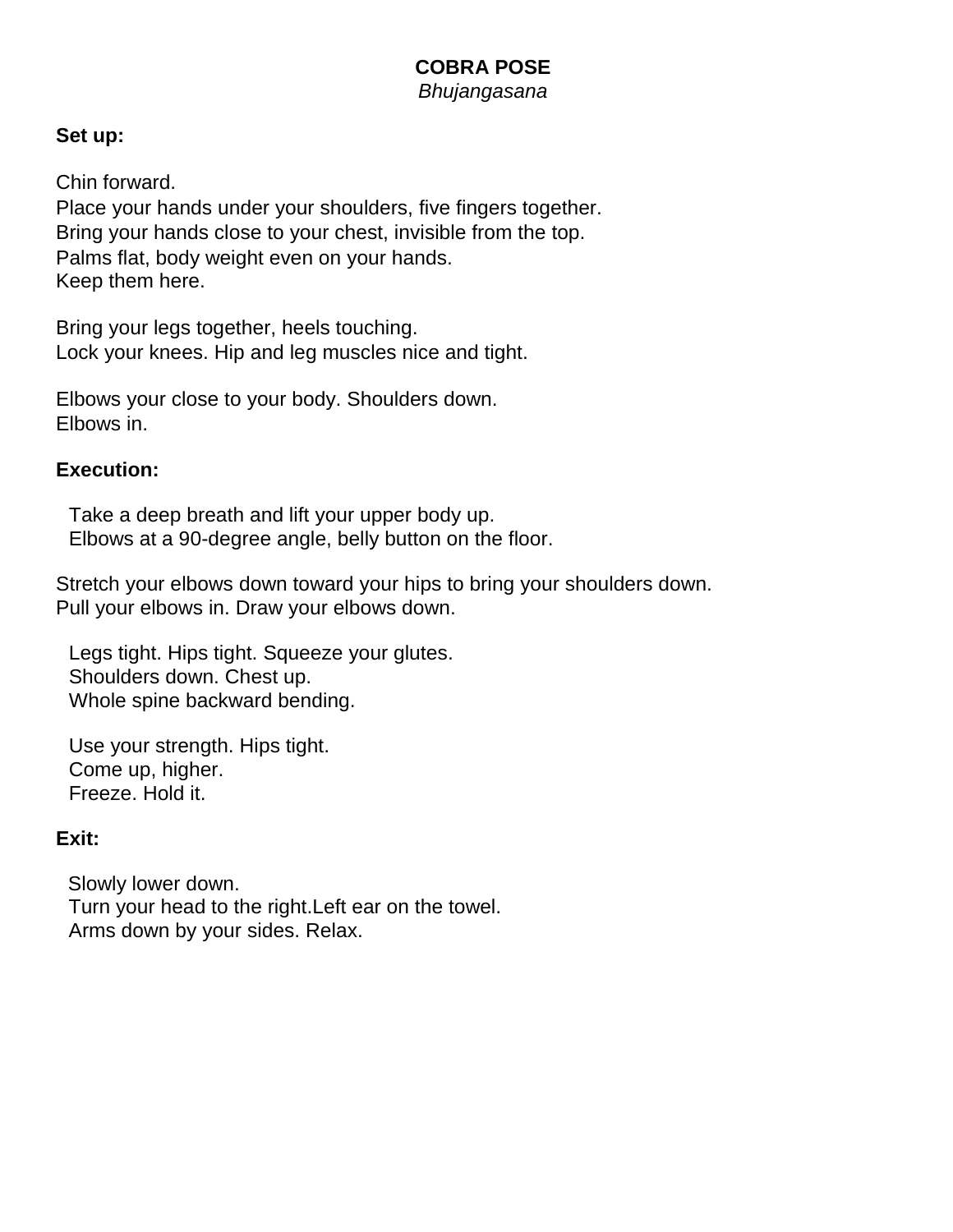# **LOCUST POSE**

### *Salabhasana*

## **Set up:**

Arms straight, turn your palms down toward the floor. Bring your arms underneath your body. Elbows locked. Lie on your elbows. It is normal to feel this in your elbows. Spread your fingers apart. Grip the floor with your fingertips.

Chin forward. Relax your left leg. Tighten your right leg. Right leg locked. Point your toes.

## **Execution:**

Inhale breathing. Slowly lift your right leg up as high as possible with your knee locked. Hips parallel to the floor. Sole of the foot facing the ceiling.

Lift your leg up as high as you can. Feel the compression in your elbows and strength in your back. Lock your knee. Point your toes. Lift up. Higher.

## **Exit:**

Change. Slowly lower your right leg down. Right leg relaxed. Left side.

## **Double legs**

## **Set up:**

Bring your chin in, mouth down on the floor. Arms a little closer. Walk your fingertips closer to your knees. Bring your legs together. Lock your knees.

## **Execution:**

Take a deep breath and lift both legs up as high as you can with your knees locked. Feet together. Point your toes.

Continuously press your arms down to lift your legs higher. Shift your weight forward toward your shoulders. Legs up.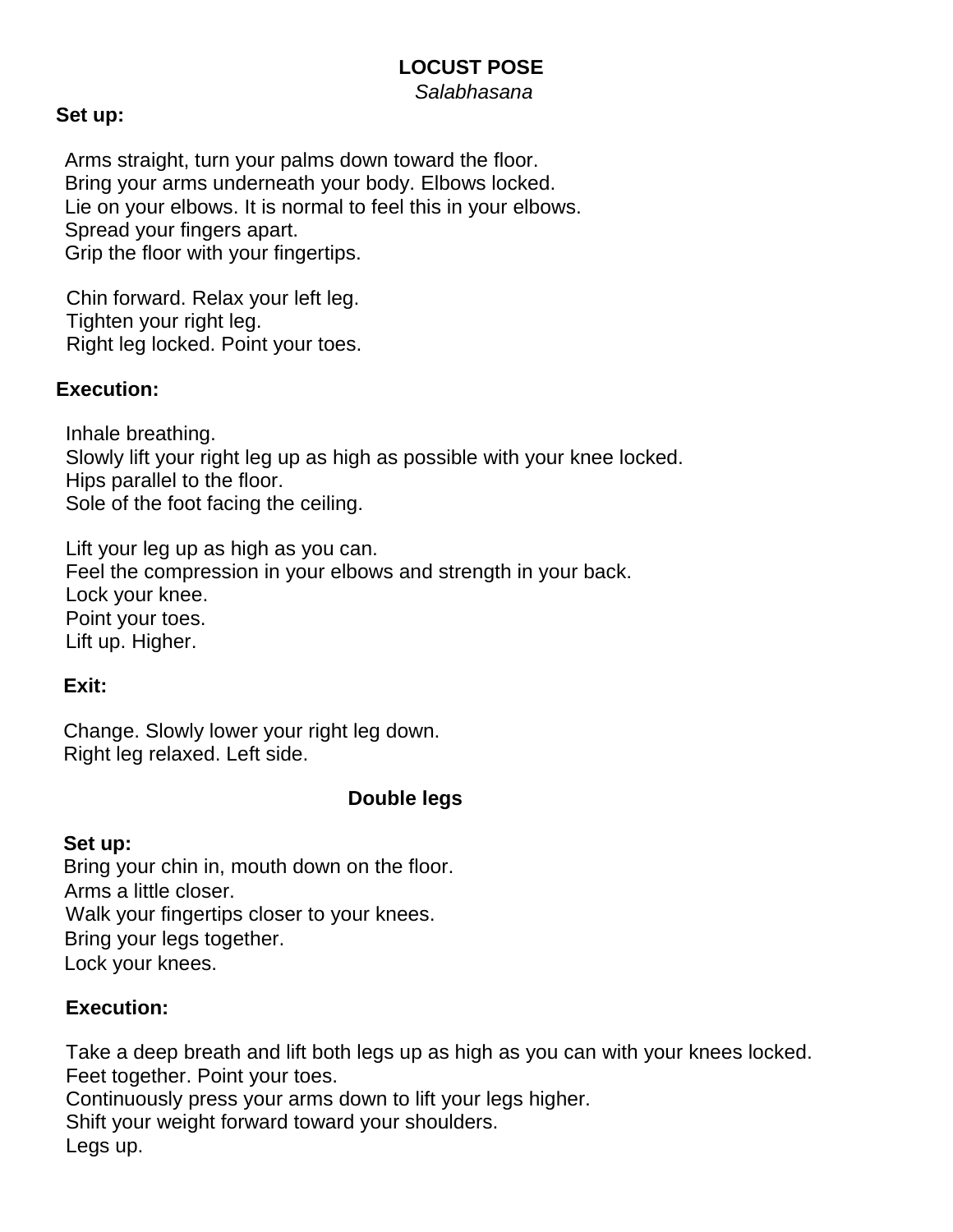One more time: come up. Lift up. Higher.

# **Exit:**

Slowly lower both legs down. Bring your arms out from under your body. Turn your head to right. Relax.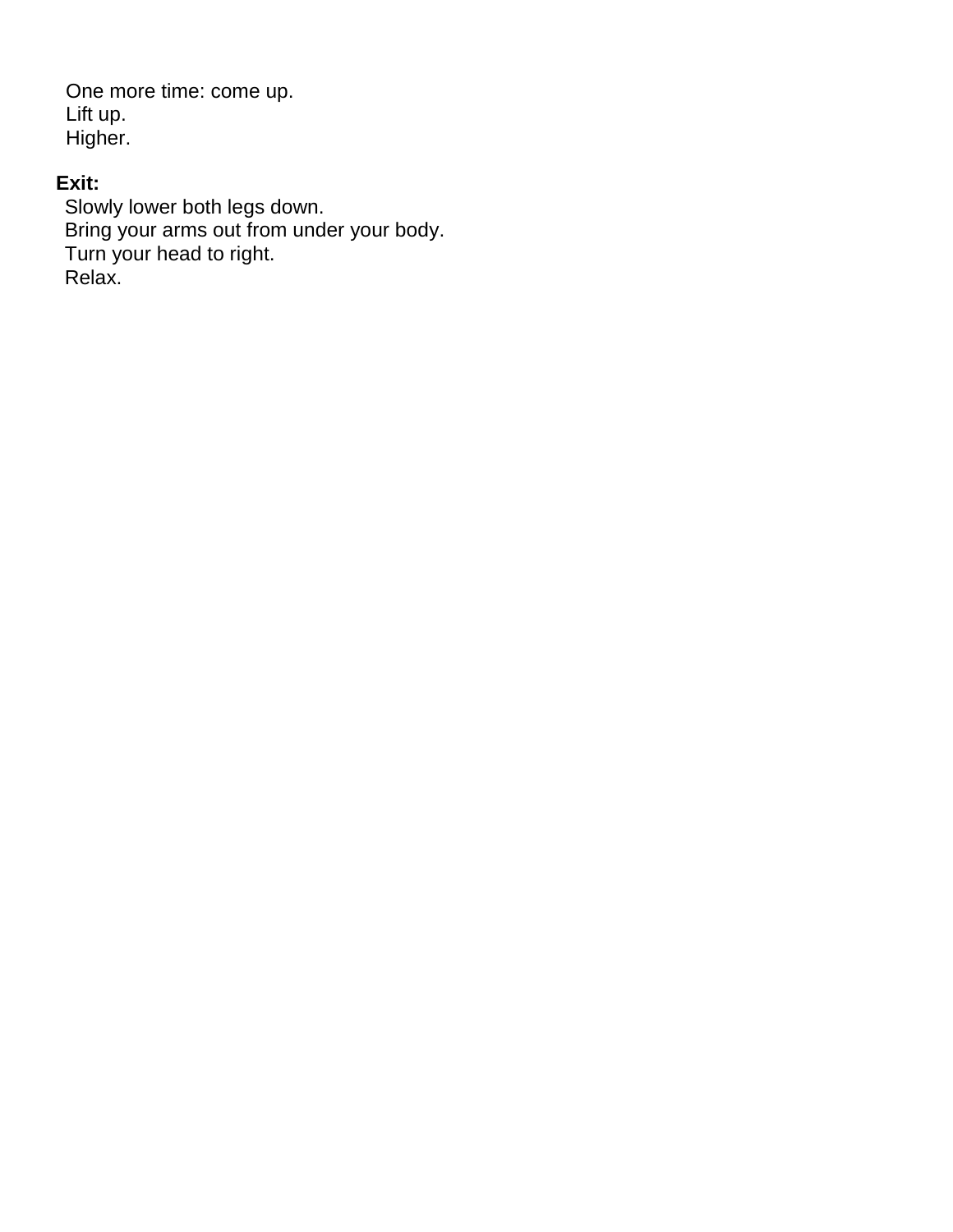# **FULL LOCUST POSE**

*Poorna Salabhasana*

## **Set up:**

Chin forward. Bring your arms out to the sides like a T. Five fingers together. Lock your elbows.

Bring your legs together. Heels together. Lock your knees.

### **Execution:**

Take a deep breath. Look up and lift up. Lift your whole body off the floor. Arms up. Chest up. Legs up. As high as possible.

Bring your fingertips up as high as your head. Arms up. Legs up. Chest up. Arms up. Arms back.

Chest up more. Lift up more. Go up more.

#### **Exit:**

Slowly lower down. Turn your head to the right. Arms by your sides, palms up. Relax.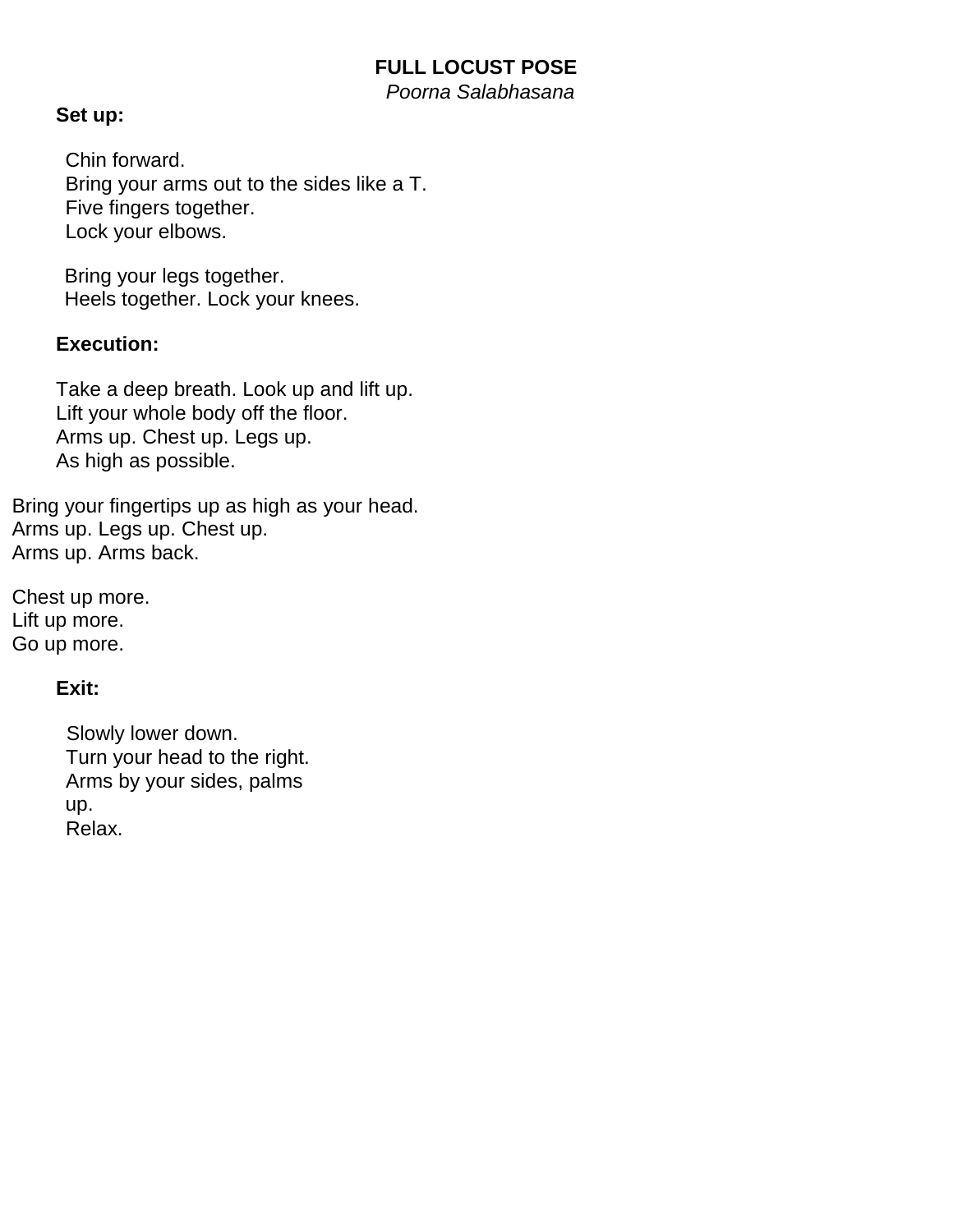# **BOW POSE** *Dhanurasan*

*a*

## **Set up:**

Chin forward. Bend your knees. Reach back and hold your feet from the outside, just below your toes. Five fingers together. Grip tightly. Keep six inches between your knees and toes. Wrists straight, point your toes.

## **Execution:**

Take a deep breath. Slowly, kick your legs back and up toward the ceiling. Keep kicking throughout the posture. Look up.

Kick your legs up to roll your body's weight forward toward your belly. Eventually, feet in the center from the side. Kick up, continuously. Kick back more. Kick higher.

Wrists straight. Bring your knees in and your toes out, parallel to each other

Kick up. Keep kicking. Use your glutes. Kick up. Thighs up. Toes up. Look up.

## **Exit:**

Slowly lower down. Turn your head to the right. Relax. Arms down by your sides.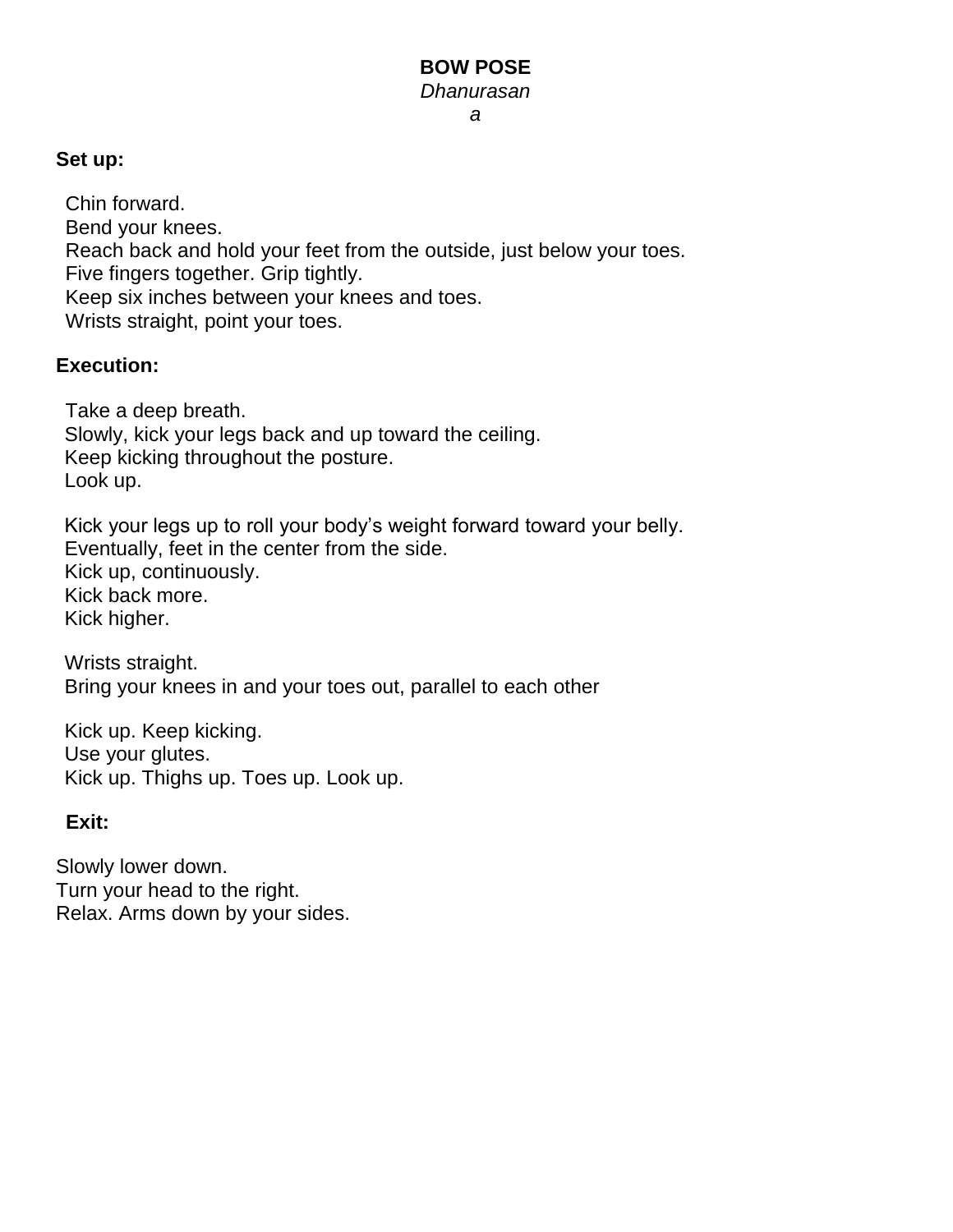## **FIXED FIRM POSE**

*Supta Vajrasana*

#### **Set up:**

Come to the front of your towel. Bring your knees and feet together. Open your feet. Sit between your heels. Hips to the floor.\* Heels touching your hips, feet straight back.

If you can't sit comfortably, open your knees.

#### **Execution:**

Place your hands on your toes behind you, fingertips towards the mirror.

(\**Please do not qualify that students' hips must touch the floor before going back. That is not a prerequisite for the posture.)*

Bring your right elbow down. Bring your left elbow down. It's okay if your hips are not touching the floor, but knees stay on the floor.

Go back. Touch your head to the floor. Then the back of your head. Then your shoulders. When your shoulders touch the floor, grab your elbows over your head.

Bring your elbows down. Chin down, neck flat. Lift your chest and stomach up toward the ceiling, To get more stretch, bring your knees closer together. Make sure the knees always touch the floor.

#### **Exit:**

Slowly come up, one elbow at a time. Turn around. Savasana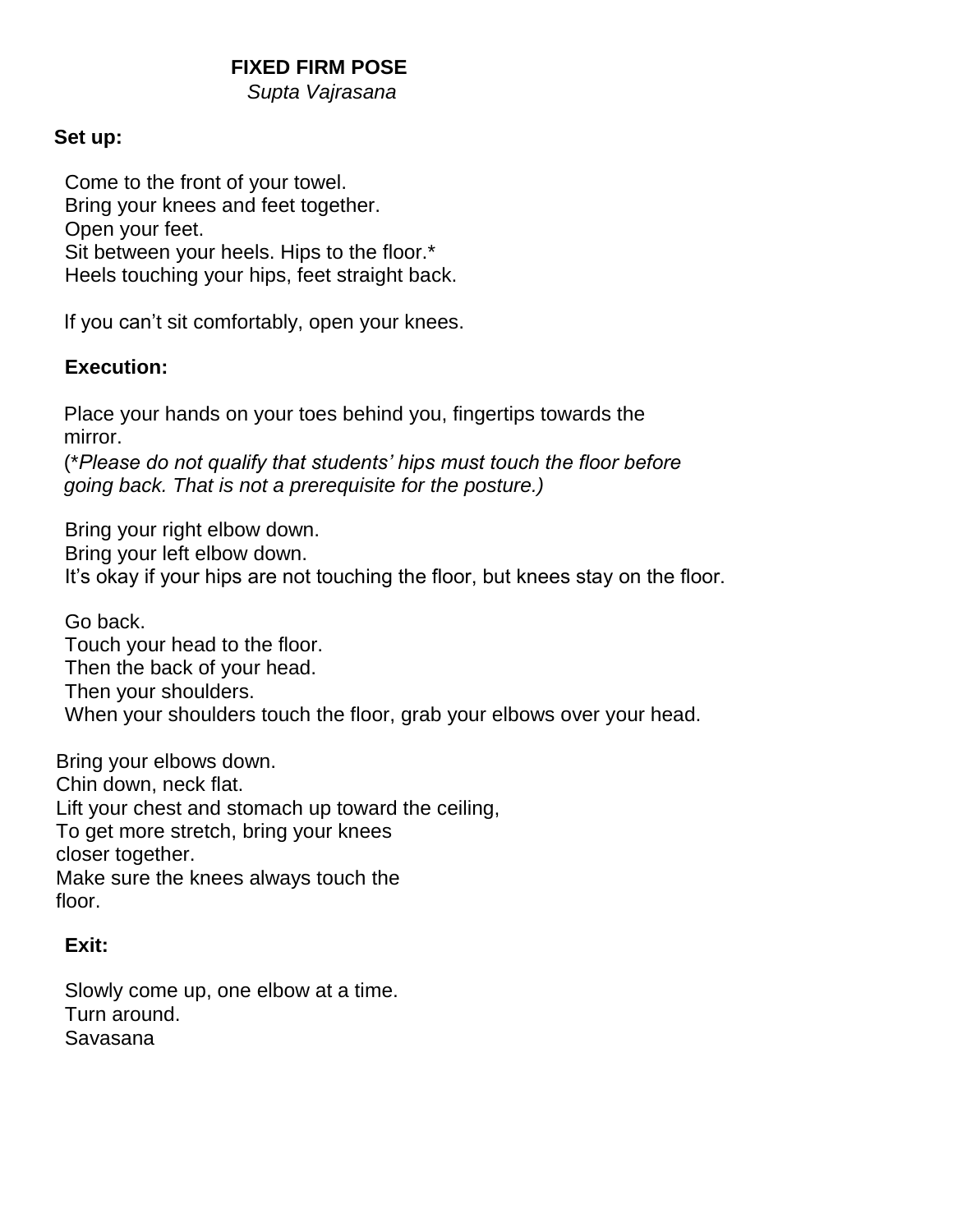## **HALF TORTOISE POSE**

*Ardha Kurmasana*

#### **Set up:**

Come to the back of your towel, Bring your knees and feet together. Sit on your heels.

Arms over your head. Palms together, thumbs crossed.

Triceps tight, lift your chin up. Keep your arms by your ears.

### **Execution:**

Stretch up to the ceiling. Suck your stomach in. Slowly go down, arms and head together. Try to keep your hips on your heels. Come down until your baby fingers touch the floor. Hips back. Arms and head together. Elbows locked.

Continuously stretch your fingers forward toward the mirror and reach your hips back toward your heels, to stretch your spine and shoulders. Chin forward. Hips back.

#### **Exit:**

Suck your stomach in. Chin forward. Slowly come up, arms and head together. Arms down. Turn around, relax on your back.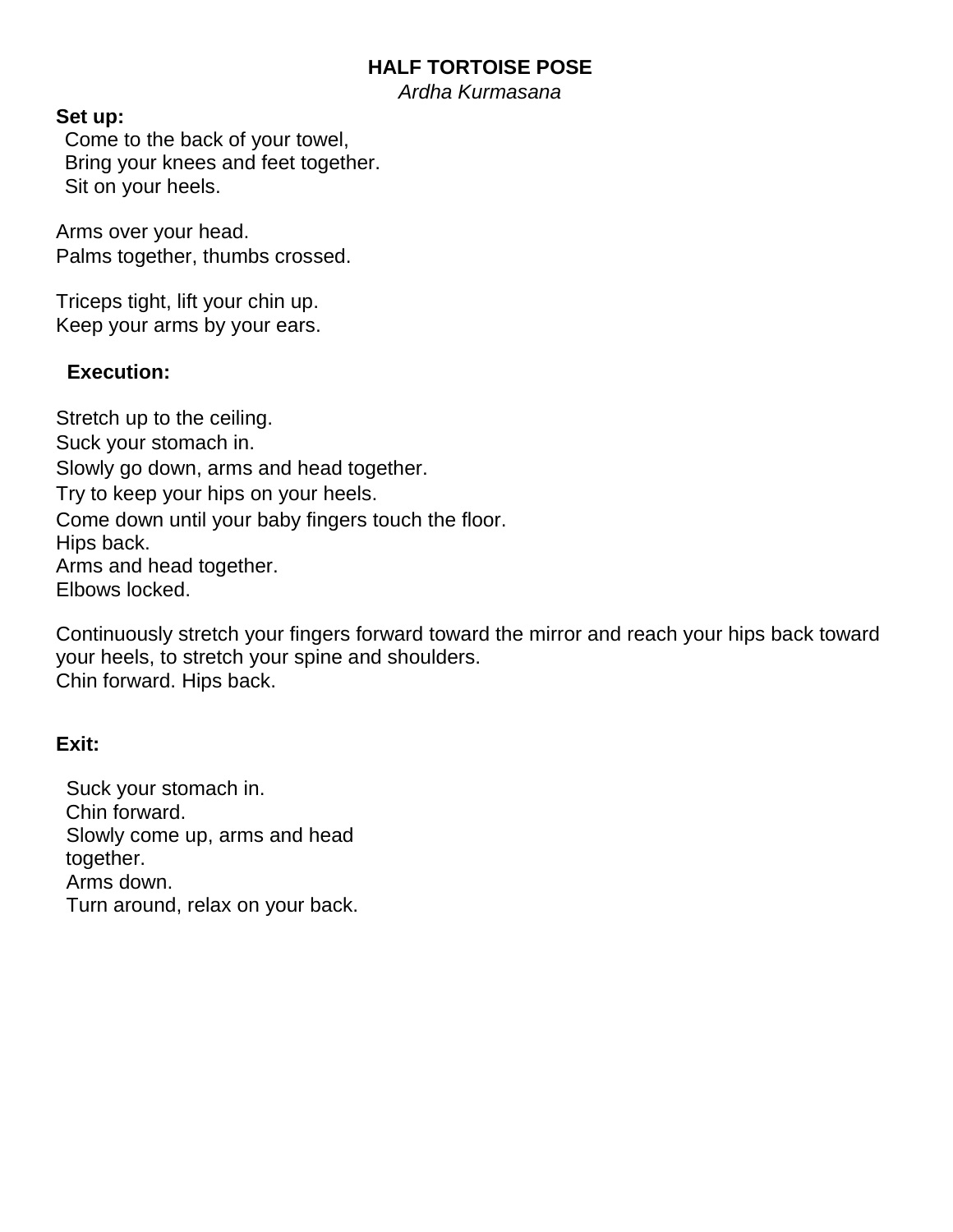### **CAMEL Pose**

*Ustrasana*

## **Set up:**

Come to the top of the towel. Open your knees and feet six inches. Place your hands on your hips. Thumbs on the outside, fingers facing the floor

## **Execution:**

Hips tight. Take a deep breath. Lift your chest up toward the ceiling and relax your head back. Push your stomach and hips forward

Go back halfway and pause. Take a deep breath and Reach your right hand down and grab your right heel, thumbs on the outside. Drop the left hand down and grab your left heel, thumbs on the outside. Palm on your heel. Grip tight.

Inhale breathing, chest up. Push your stomach and hips forward toward the mirror. Feel a tremendous stretch down the front of the body and compression in the back. Whole spine backward bending. Continuously keep pushing. Chest up. Hips tight. Breathe.

## **Exit:**

Slowly come up, one hand at a time back to your hips, Lift your chest up. Head comes up last.

Turn around, lie down. Completely relax. Savasana.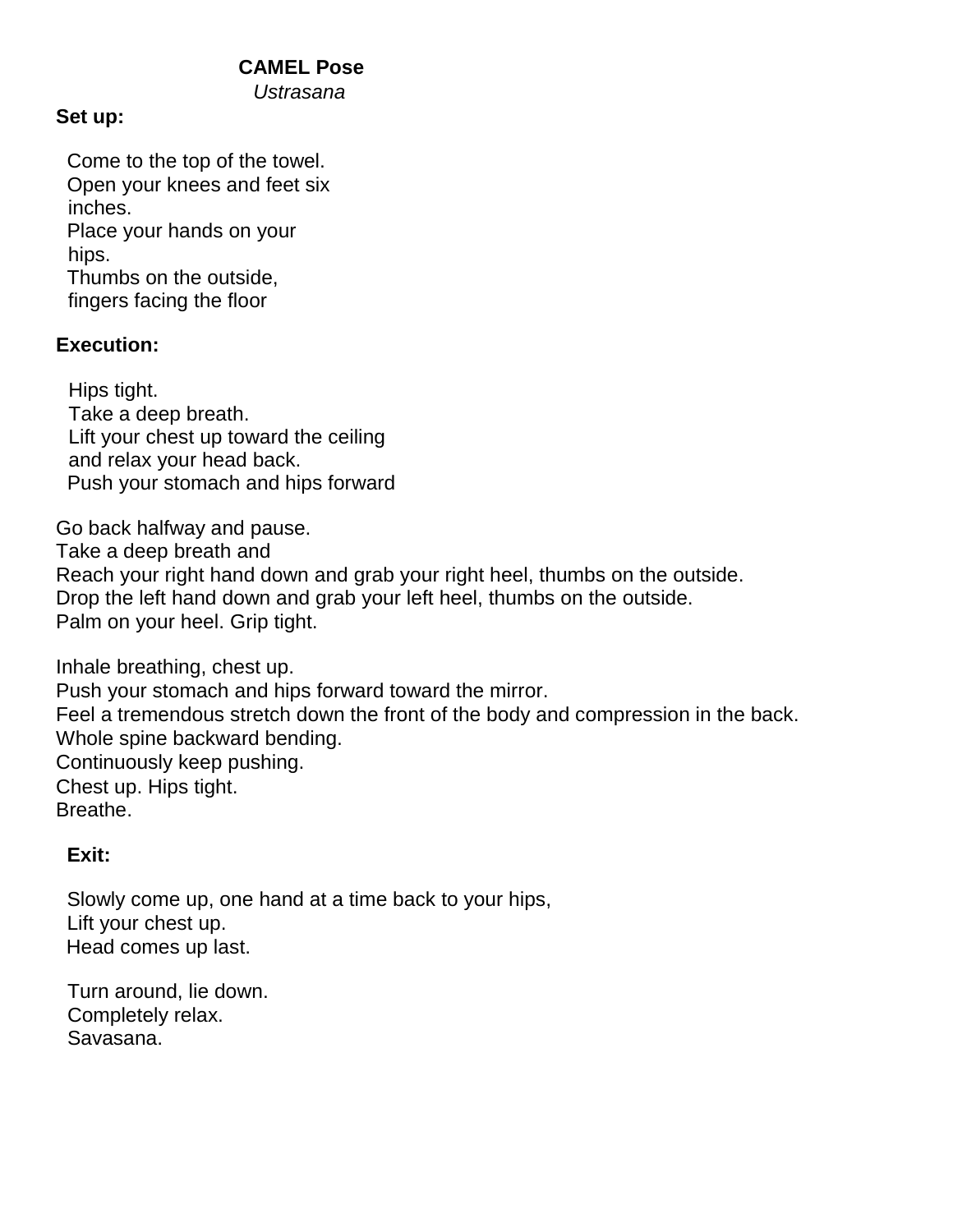## **RABBIT POSE**

*Sasangasana*

### **Set up:**

Come to the back of the towel and sit on your heels. Knees and feet together. Pull the corners of your towel over your heels.

Grab your heels over the towel, thumbs on the outside, fingers on the inside. Hold tightly.

## **Execution:**

Stretch up out of your waist. Tuck your chin to your chest. Suck your stomach in. Pull on your heels and, slowly round down Until the top of your head touches the floor.

Exhale breathing. Lift your hips up as high as possible. Pull on your heels as hard as possible. Roll forward. Elbows locked. Continuously keep pulling, to create a tremendous stretch down your whole spine. At the same time, lift your shoulders away from your ears.

If your forehead and knees are not touching, walk your knees up to your forehead. Heels together. Feet flat on the floor.

Keep pulling to stretch your whole spine from top to bottom. Suck your stomach in. Hips up one more time.

## **Exit:**

Slowly come up. Head comes up last Turn around and relax on your back.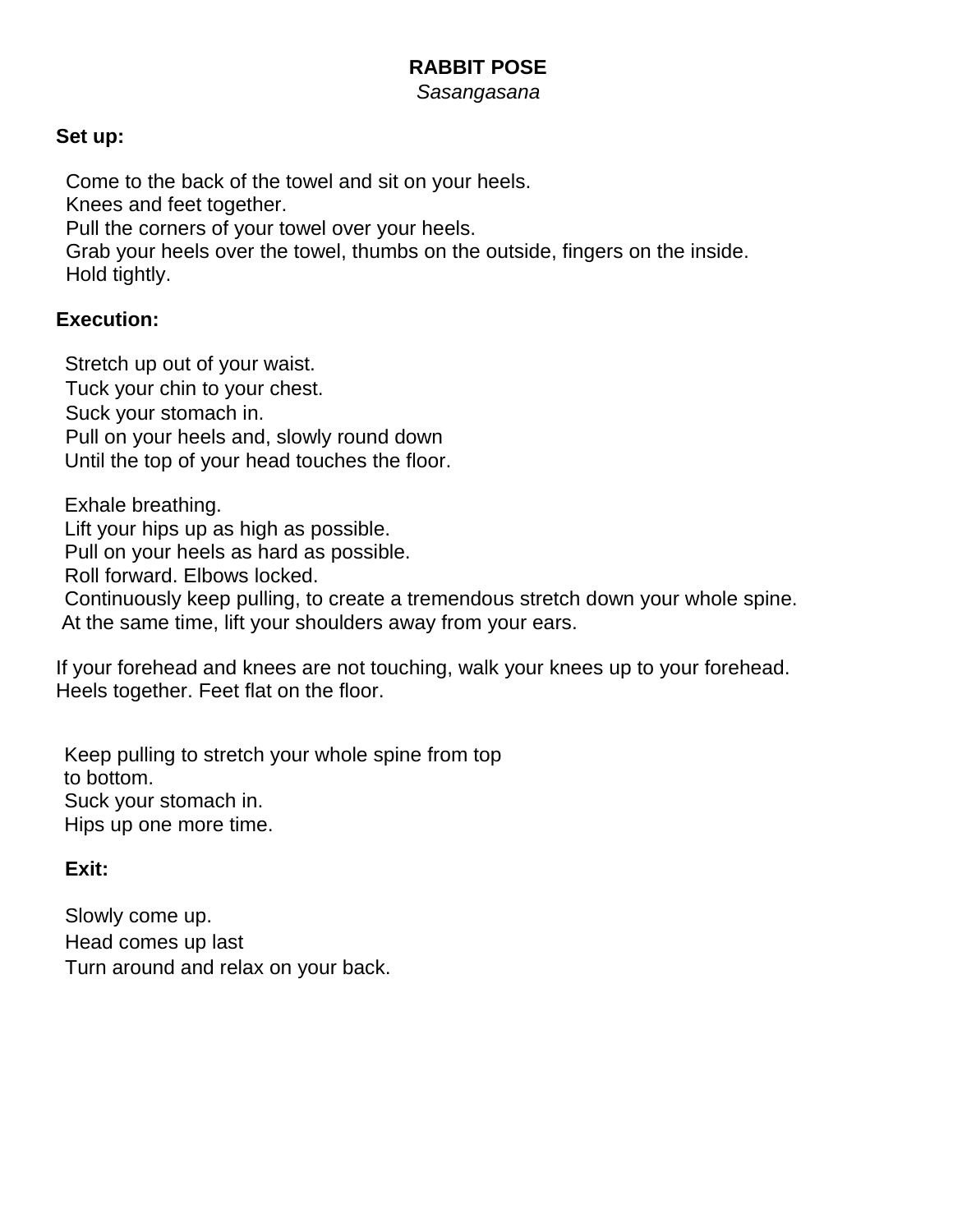## **HEAD to KNEE POSE**

*Janushirasana*

Turn around and sit facing forward.

Bring your right leg out and bend your left leg in.

Place the sole of your foot on your inner thigh.

90-degree angle between your legs.

## **Execution:**

Bring your arms over your head. Turn to the right and hold your right foot with all ten fingers interlaced. Flex your foot back toward your face. Round your spine, tuck your chin in, and Touch your forehead on your knee. If your forehead does not touch, bend your knee up a bit.

Bend your elbows down toward the floor. Keep your stomach in tight. Push your forehead against your knee. Round your spine more. Push your heel forward. Flex your foot back.

Bring your left elbow down more. Round your spine and look at your stomach. Push your knee down with your forehead.

## **Exit:**

Inhale, come up. Other side.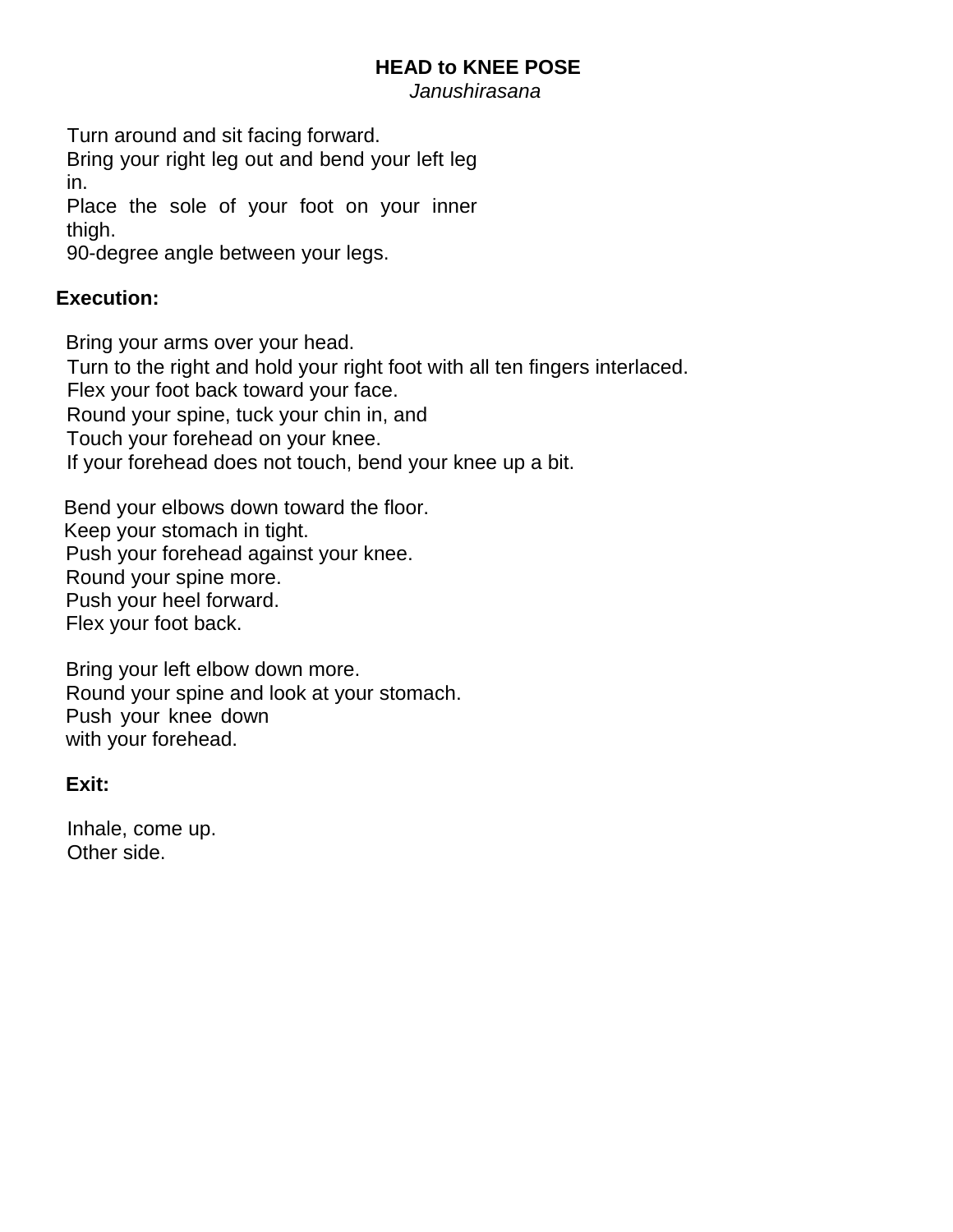## **STRETCHING POSE**

*Paschimotthanasana*

#### **Set up:**

Bring your legs straight out in front of you. Lie down and sit up right here.

Hold your big toes with your index and middle fingers. Flex your feet back. Keep your feet together. Look forward. Keep your head up.

Walk your hips back several times.

Try to lock your knees.

Turn your toes back and flex your feet.

### **Execution:**

Inhale breathing. Chest up, spine straight. If your legs are locked, bring your elbows down. Inhale and stretch your body forward over your legs. Get your stomach on thighs, chest forward of your knees. Try to touch your forehead to your toes. Lengthen your whole spine over your legs.

Chin forward. Look forward. Stretch forward.

#### **Exit:**

Inhale, and come up Turn around and lie down on your back.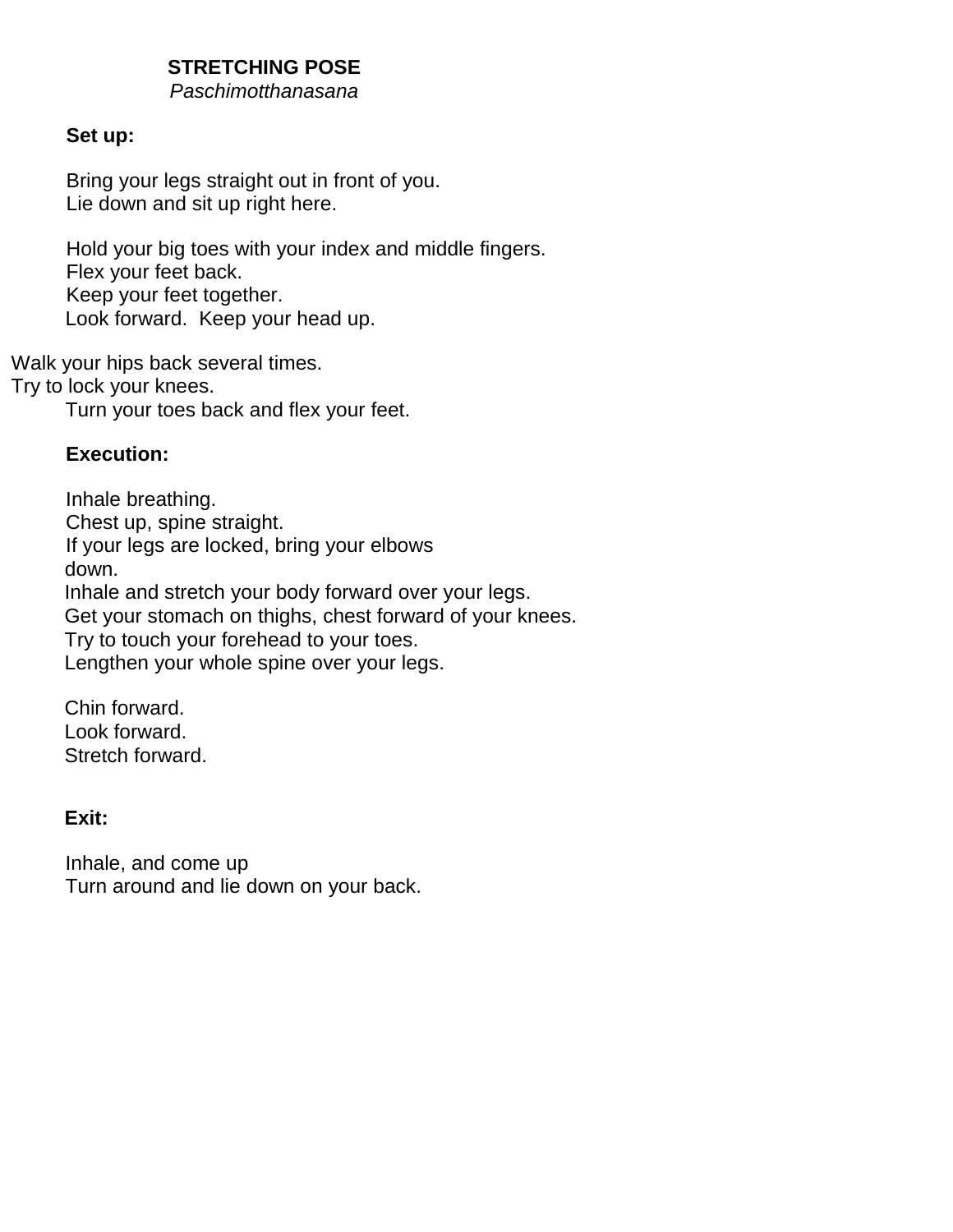## **SPINE TWISTING POSE**

*Ardha Matsyendrasana*

#### **Set up:**

Turn to face the left side of the room. Bend your left knee and put your right foot over your left knee. Touch your heel to your knee. Right foot flat on the floor. Keep both hips on the floor, weight even. Spine straight. Point your left toes.

Stretch your left arm up and put your elbow against your right knee. Push your knee back. Turn your wrist and hold your right knee with your left hand.

Keep your wrist straight and knee on the floor.

Keep your hand, heel and knee touching each other.

Knee should stay on the floor.

Place your right hang on the floor behind you, close to your hips. Push your fingers against the floor to stretch your spine up toward the ceiling.

#### **Execution:**

Take a deep breath.

Stretch your spine up and keep your chest lifted.

Turn and look over your right shoulder.

Twist your spine to the right all the way from the base of your spine to the top of your head. Continuously look over your shoulder and twist your spine.

If you can keep your spine straight, bring your right arm around your back to grab your right inner thigh.

Chest up. Spine up. Look over your shoulder. Twist.

#### **Exit:**

Change. Other side.